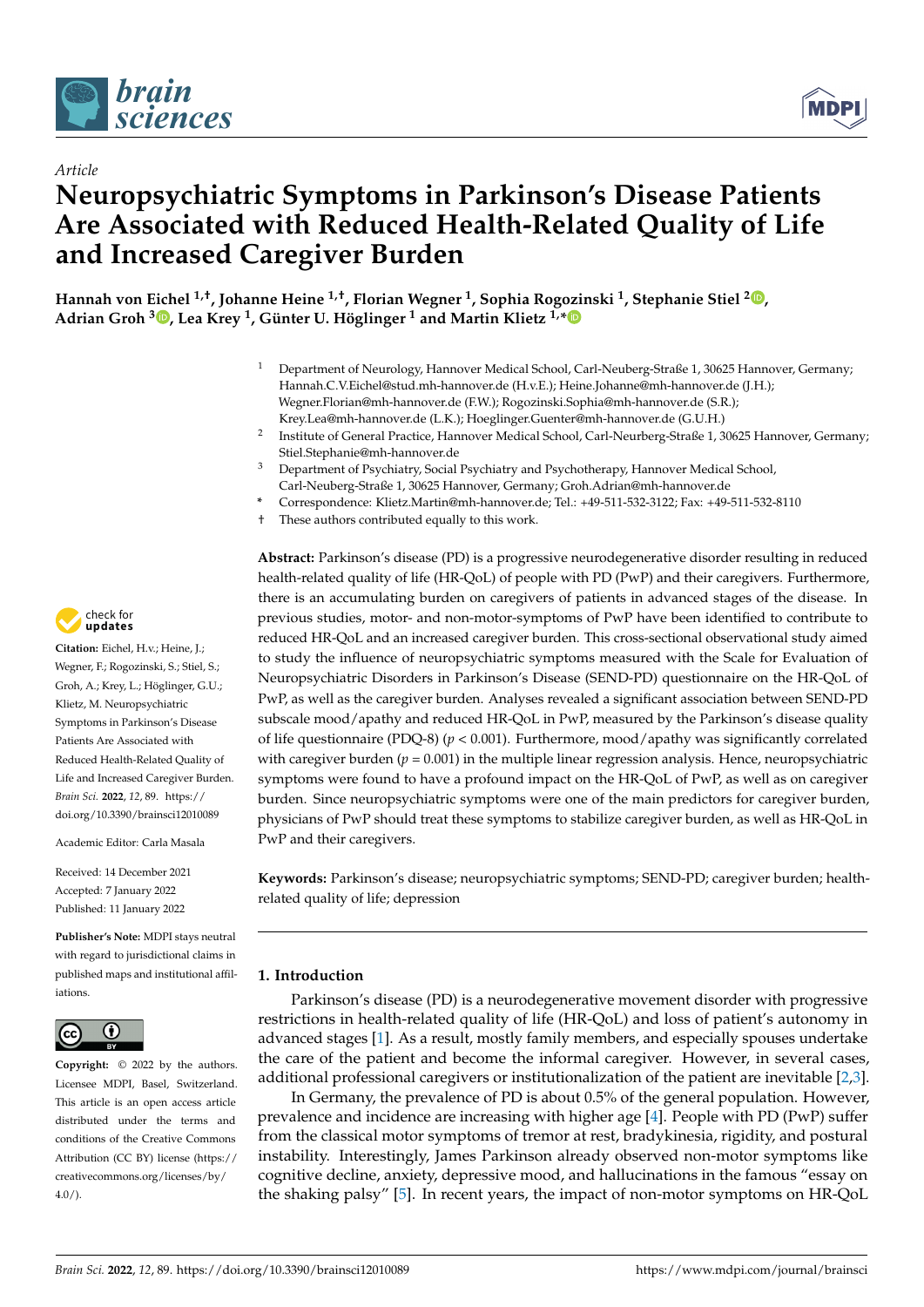was established. In the early phase, PwP often suffer from distinct cognitive impairments, anxious mood, and depressive symptoms [6]. In the late stages, PwP suffer from more severe neuropsychiatric symptoms like hallucinations, depression, and dementia [7]. Several hypothesizes have been developed, inter alia by molecular imaging methods, to explain the pathophysiology of non-motor symptoms and neuropsychiatric symptoms. Neuropsychiatric symptoms, particularly mood and depression, seem to be associated with a decreased monoamine uptake in the thalamus in PwP. Additionally, reduced dopamine transporter uptake in other brain regions like the caudate nucleus, ventral striatum, and putamen appear to play a role. Anxiety was found to be associated with reduced caudate dopamine transporter uptake  $[8-13]$ . Furthermore, a relationship between apathy and the reduction of dopaminergic neurons in the striatum has recently been discussed [9,14]. For instance, a previous study using dopamine transporter (DAT) single photon emission computed tomography (SPECT) found lower DAT levels in PwP with apathy compared to PwP without apathy in the right caudate [15]. In contrast, another study did not find a significant relationship between DAT binding in striatal sub-regions and apathy in PwP [16]. Hence, the role of dopaminergic neurons in the pathophysiology of apathy remains ambiguous. Aside from dopamine, serotonin is suspected to play a role in the pathophysiology of neuropsychiatric symptoms in PD [17].

Neuropsychiatric symptoms impact on both the patient's HR-QoL and caregiver burden in PD and other neurodegenerative diseases [18–21]. For instance, neuropsychiatric symptoms were identified to lead to higher caregiver burden and reduced HR-QoL in caregivers taking care of people with Alzheimer's Disease [21]. In Huntington's Disease, depressive symptoms of the patient along with apathy are predictors for reduced HR-QoL and increased caregiver burden, as reported in the past [22,23].

In PD, neuropsychiatric symptoms like depression and anxiety, assessed by the Hospital Depression and Anxiety Scale (HADS) in a former study, also showed a significant influence on the HR-QoL of PwP [24]. Furthermore, in previous studies, neuropsychiatric symptoms measured by the newly validated Scale for Evaluation of Neuropsychiatric Disorders in Parkinson's Disease (SEND-PD) in a Mexican cohort, particularly mood/apathy and psychosis, could be identified to contribute to caregiver burden [18,25]. The recently developed questionnaire SEND-PD offers the possibility to quickly assess neuropsychiatric symptoms in PD patients, and was validated in a German cohort not long ago [26,27].

Until now, there is no data on the impact of neuropsychiatric symptoms measured with the SEND-PD on HR-QoL of PwP and caregiver burden in a German cohort.

The aim of the present study was to analyze the impact of neuropsychiatric symptoms determined by the SEND-PD on patients' and caregivers' HR-QoL as well as the burden of the informal caregiver measured by the disease-specific PD caregiver burden questionnaire (PDCB).

#### **2. Materials and Methods**

# *2.1. Participants*

Ethical approval for this study was granted by the local Ethics Committee of Hannover Medical School (No. 3178-2016, Amendment in 2018). The research was conducted in accordance with the World Medical Association Declaration of Helsinki. Participants were recruited via the local outpatient department, the neurological ward, and from German patient groups. The questionnaires were sent via mail to the participants. They received written information and gave their informed consent before inclusion. A total of 128 patient/caregiver couples were contacted to participate in this study, and 89 patients and 84 caregivers returned suitable datasets for statistical analysis, as well as their written informed content. Only patients with PD and a disease duration of at least one year since the onset of motor-symptoms, who had been diagnosed by a neurologist and met the Movement Disorders Society (MDS) diagnosis criteria for PD [28], were able to participate in the study.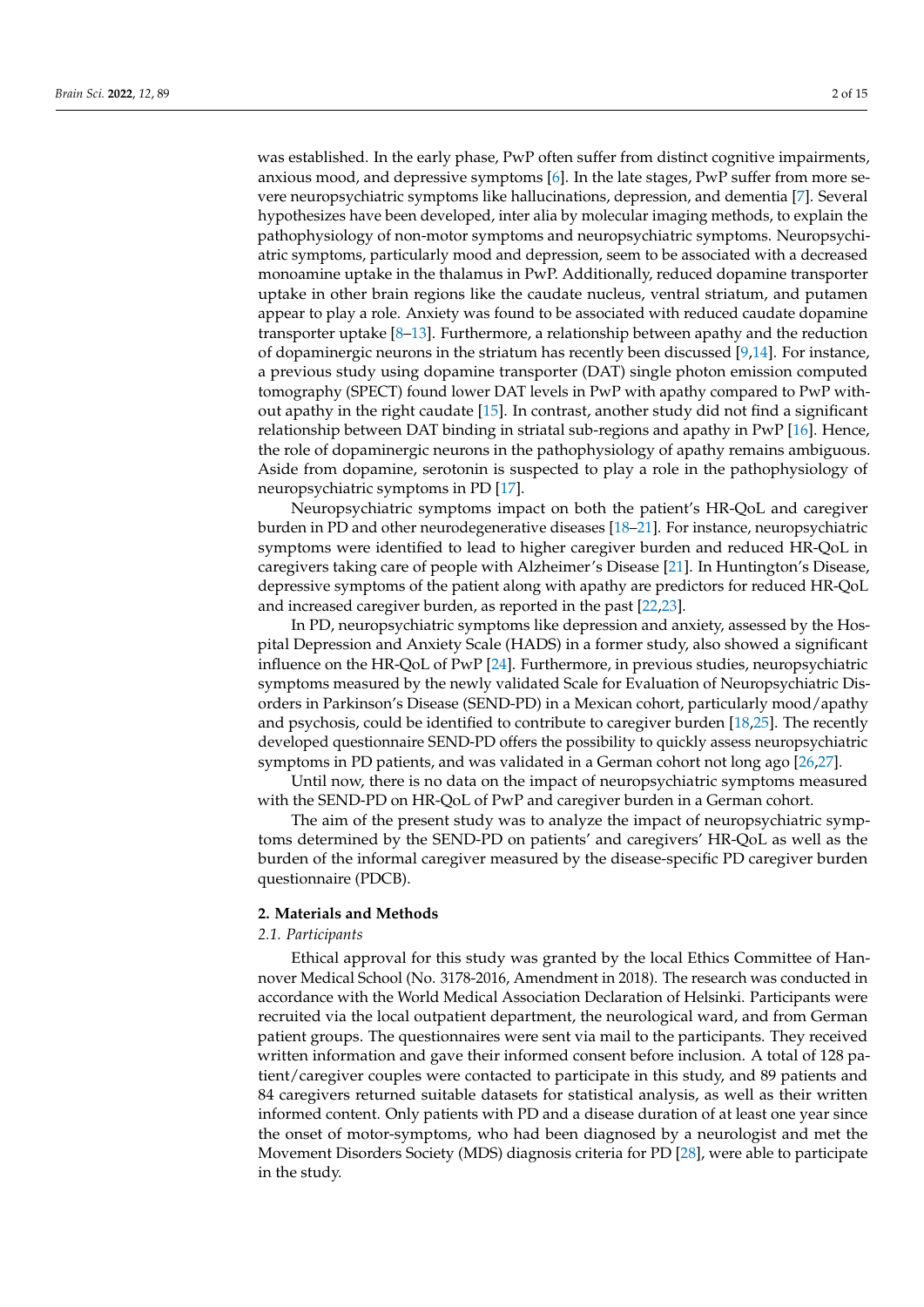Patients in institutional care were not included in our study, and patients with atypical Parkinsonism or without any informal caregiver (e.g., spouses or children) were excluded from this study. Only the person serving as the primary caregiver who spent most (caregiving) time with the patient was considered in this study. Professional caregivers were excluded from this study.

No participant received any financial compensation for study inclusion. Completion of the study questionnaire took about 30 min for PwP and their informal caregivers, respectively.

# *2.2. Measures*

Patients rated their Hoehn and Yahr stage at the best clinical stage to classify their motor impairment, as was also done in other studies of our group [29–31]. It reached a minimum of one point (unilateral symptoms) to a maximum of five points (confinement to bed or wheelchair because of PD) [32].

The "Parkinson's disease quality of life questionnaire 8" (PDQ-8) is a questionnaire to assess patients' functioning and well-being in eight different domains and is used to determine the patients' HR-QoL [33]. The eight questions on a five-point Likert scale reach from a minimum of 0 to a maximum of 4 points. A higher total score of the questionnaire is associated with a lower HR-QoL of the patient. This total score, which reaches 0 to 32 points, is converted as a percentage that represents the HR-QoL restrictions. A high percentage indicates severe HR-QoL restrictions of the PwP. We asked caregivers to support patients with possible disease-related impairment in completing the PDQ-8 to ensure correct answers and avoid anosognosia (as also done in [34–36]).

Furthermore, patients answered the "Movement Disorders Society Unified Parkinson's disease rating scale" (MDS-UPDRS) part II to scale their impairment of daily living regarding motor impairments in PD. It consists of 13 items on a five-point Likert scale from 0 (no symptoms) to 4 (severe symptoms) each, with a maximum of 52 points indicating the worst level of symptoms [37].

"Beck's depression inventory" (BDI) was used to assess patients' and caregivers' depressive symptoms. The questionnaire ranges from 0 to 63 points: 0–13 no depression, 14–19 mild depression, 20–28 moderate depression, and 29–63 severe depression [38].

One main goal of this study was to evaluate neuropsychiatric symptoms by the "Scale for Evaluation of Neuropsychiatric Disorders in Parkinson's Disease" (SEND-PD [26]). It consists of 12 items divided into three subscales: psychotic symptoms (4 items), mood/ apathy (5 items) and disturbance of impulse control (3 items). For each subscale, the items are scored from 0 (not present) to 4 (very severe) and a total score for each subscale is calculated, with a maximum of 16 for psychotic symptoms, 20 for mood/apathy, and 12 for disturbance of impulse control. We assumed a neuropsychiatric condition to be present at a score of 1 or higher [26].

Patients and caregivers were asked to provide some general demographic information, including age and disease duration in years at time of the survey. Caregivers also estimated their caregiving hours per day.

To evaluate caregiver burden, we used the validated "German version of the Parkinson's disease caregiver burden questionnaire" (PDCB) [36,39]. The questionnaire contains 20 items on a five-point Likert scale, with each item reaching from 0 points minimum to 4 points maximum. Caregivers can score a maximum of 80 points. In the second part of the questionnaire, participants value their global burden as a caregiver on a scale from 0 to 100. To calculate the total caregiver burden score, 20% of the global burden is added to the sum of the questionnaires first part. The total PDCB can range from 0 to 100, with higher scores indicating higher caregiver burden.

Moreover, the "short-form 36 health survey" (SF-36) evaluates the health-related quality of life (HR-QoL) of the caregivers in eight categories [40,41]. The subscale scores of each category are expressed as a percentage. A value of 0 indicates maximum impairment, whereas 100 displays no reported impairment. To take the high correlation between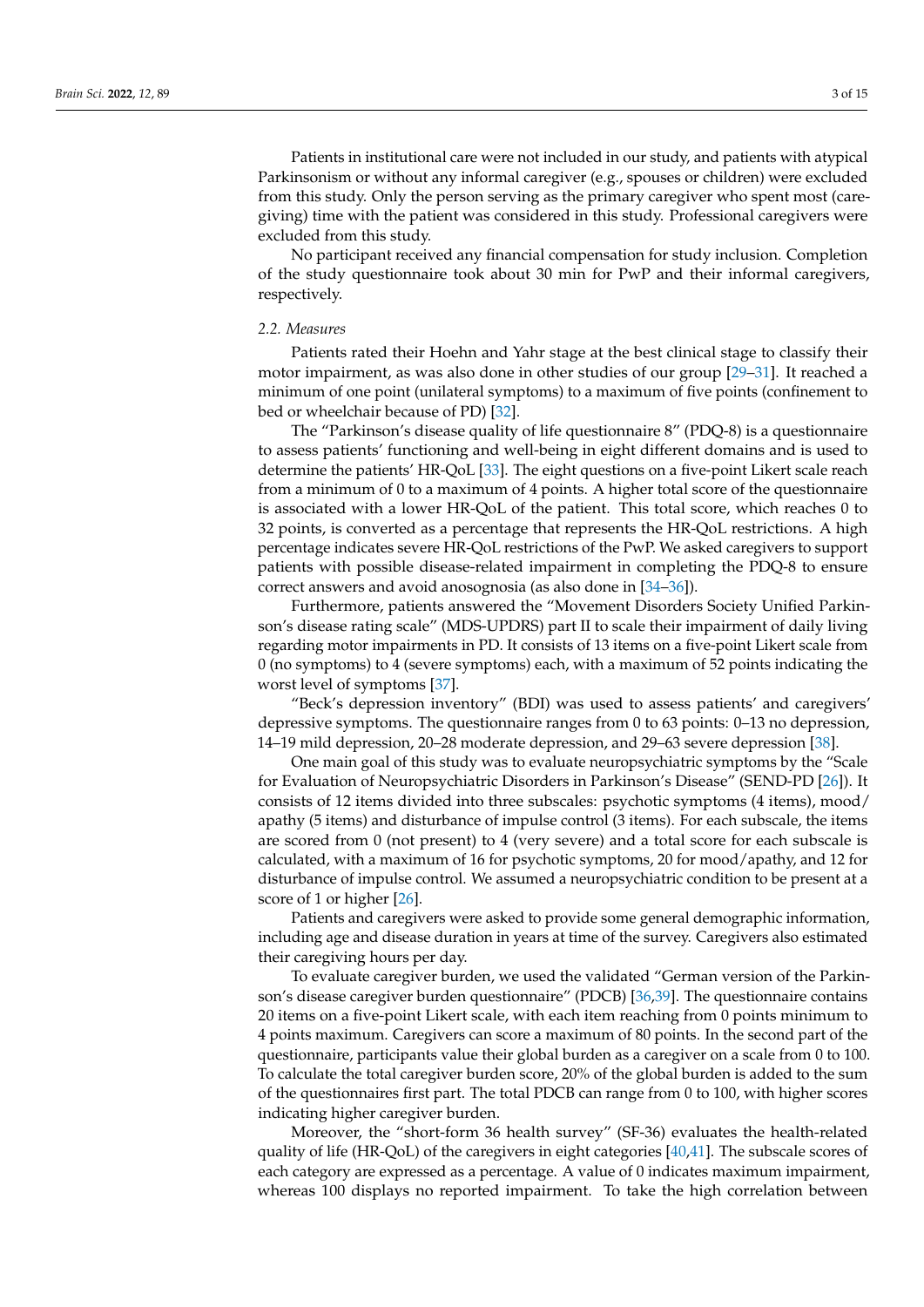the categories into consideration, an average value over these eight subscale scores was calculated as also done in previous studies of our group [31].

### *2.3. Analyses*

The collected data were analyzed by using the Statistical Package for the Social Sciences version 25.0 (SPSS, IBM, Armonk, NY, USA). Descriptive analyses are presented in mean and standard deviation or median, as well as minimum and maximum. Numbers of PwP and caregivers vary since some of the caregivers denied the participation in this study. Furthermore, numbers of PwP and caregivers differ between analysis due to the fact that some PwP and caregivers only replied to some of the questionnaires. However, we decided to include these PwP and caregivers in our study to prevent further reduction of participants. To explore the relationship between HR-QoL of PwP and other variables (disease duration, Hoehn and Yahr stage, SEND-PD psychotic symptoms, SEND-PD mood/apathy, SEND-PD impulse control disorders, MDS-UPDRS II), Spearman's correlation coefficients were determined. Furthermore, Spearman's correlation coefficients were calculated to investigate the relationship between caregiver burden and other disease-related variables (disease duration, Hoehn and Yahr stage, SEND-PD psychotic symptoms, SEND-PD mood/apathy, SEND-PD impulse control disorders, MDS-UPDRS II, caregiving hours, and BDI score of the caregiver). A correlation coefficient between 0.00 to 0.29 was considered as a negligible correlation, between 0.30 to 0.49 as low, between 0.50 to 0.69 as moderate, between 0.70 to 0.89 as high positive, and between 0.90 to 1.00 as a very high correlation [42]. To further analyze the relationship of neuropsychiatric symptoms and HR-QoL and caregiver burden, respectively, multiple regression analyses were performed. PDQ and PDCB, respectively, were considered the dependent variables, and the SEND-PD subscales were considered as independent variables/predictors. Due to the only moderate number of PwP and caregivers, no other predictors were included in the multiple linear regression analysis. Linear regression assumptions were checked by the inspection of graphics and met. For homoskedaticity, an additional Breusch-Pagan-Test was performed. The level of significance was set to  $\alpha$  = 0.05/n (n = number of analyzed predictors) to correct for multiple testing.

#### **3. Results**

# *3.1. Patient and Caregiver Characteristics*

Demographic and clinical characteristics of  $PWP$  ( $n = 89$ , 34 females) and their caregivers ( $n = 84$ , 54 females) are displayed in Table 1. Caregivers were PwP's spouses  $(n = 79)$ , children  $(n = 4)$  and children in law  $(n = 1)$ . The average age of the patients was  $68.7 \pm 10.1$  years and their disease duration at the time of the survey was  $10.7 \pm 6.6$  years. As characterized by the Hoehn and Yahr stage, PwP were in moderate to advanced stages of PD with a median of 3 points. HR-QoL, measured by PDQ-8, was on average at  $34.8 \pm 17.8$ , while the patients' motor-impairment of daily living (UPDRS part II) was at  $17.7 \pm 10.6$  points. The individual subscales of SEND-PD displayed the following values: psychotic symptoms  $1.3 \pm 2.2$ , mood  $4.9 \pm 4.4$  and impulse control  $1.1 \pm 1.5$ . Psychotic symptoms were reported by 49%, whereas 87% showed alterations in mood/apathy and 54% presented with impulse control disorders, respectively. More detailed information regarding the neuropsychiatric symptoms depending on disease duration and PwP's age can be found in the Appendix A (Tables A1 and A2).

Primary caregivers were, on average,  $66.2 \pm 10.6$  years of age. They reported a mean of  $5.5 \pm 6.5$  caregiving hours per day. Overall, caregiver burden, measured by the PDCB, was moderate, with a mean score of  $31.5 \pm 16$ . On the BDI, caregivers reached an average of 9.2  $\pm$  6.8 points. The HR-QoL, estimated by the SF-36 total, was moderate with  $64 \pm 19.6$  points.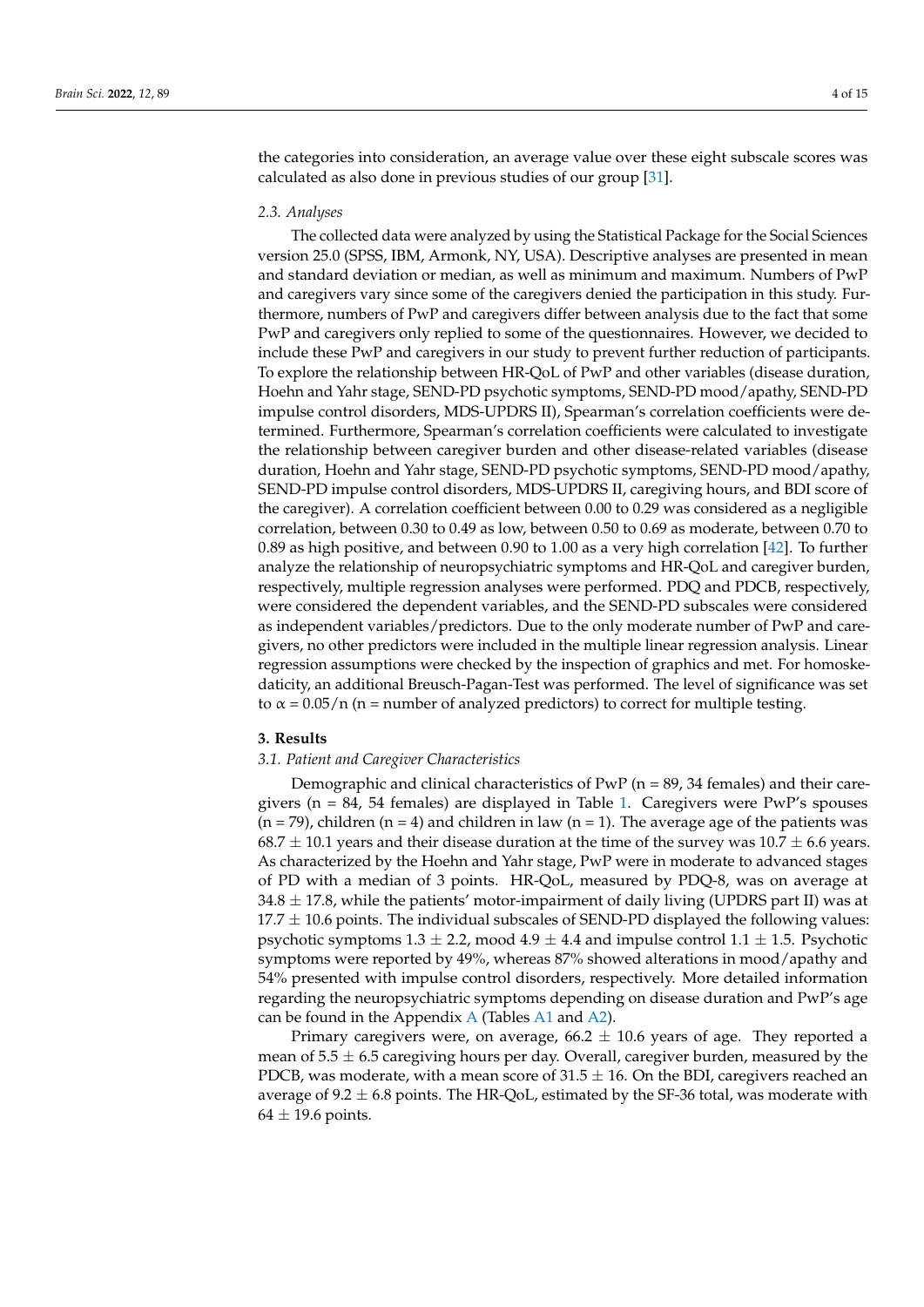|                           | Mean $\pm$ SD $\,$ | Median | Minimum        | Maximum |
|---------------------------|--------------------|--------|----------------|---------|
| PWP                       |                    |        |                |         |
| Age (years)               | $68.7 \pm 10.1$    |        | 41             | 88      |
| Disease duration (years)  | $10.7 \pm 6.6$     |        | 1              | 29.2    |
| Hoehn and Yahr stage      |                    | 3.0    |                | 5       |
| PDQ-8                     | $34.8 \pm 17.8$    |        | 3.1            | 84.4    |
| MDS-UPDRS part II         | $17.7 \pm 10.6$    |        | $\overline{4}$ | 48      |
| BDI.                      | $12.0 \pm 8.0$     |        | $\theta$       | 48      |
| <b>SEND-PD</b>            | $1.3 \pm 2.2$      |        | $\Omega$       | 12      |
| psychotic symptoms        |                    |        |                |         |
| <b>SEND-PD</b>            | $4.9 \pm 4.4$      |        | $\Omega$       | 20      |
| mood/apathy               |                    |        |                |         |
| <b>SEND-PD</b>            | $1.1 \pm 1.5$      |        |                | 7       |
| impulse control disorders |                    |        | $\theta$       |         |
| Caregivers                |                    |        |                |         |
| Age (years)               | $66.2 \pm 10.6$    |        | 36             | 88      |
| Caregiving hours per day  | $5.5 \pm 6.5$      |        | 0              | 24      |
| <b>PDCB</b>               | $31.5 \pm 16.0$    |        | 0              | 79      |
| <b>BDI</b>                | $9.2 \pm 6.8$      |        | 0              | 28      |
| SF-36 total               | $64.0 \pm 19.6$    |        | 16.4           | 93.0    |

**Table 1.** PwP ( $n = 89$ ;  $n = 34$  females) and caregiver ( $n = 84$ ;  $n = 54$  females) characteristics.

BDI, Beck depression inventory; MDS-UPDRS, Movement Disorder Society unified Parkinson's disease rating scale; PDCB, Parkinson's disease caregiver burden questionnaire; PDQ-8, Parkinson's disease quality of life questionnaire 8; SEND-PD, Scale for evaluation of neuropsychiatric disorders in Parkinson's disease; SD, Standard deviation; SF-36, short-form 36 health.

# *3.2. Influence of Neuropsychiatric Symptoms on PwP's HR-QoL*

Correlation analyses regarding HR-QoL in PwP are shown in Table 2. PwP's HR-QoL was negatively associated with the Hoehn and Yahr stage (low correlation) as well as MDS-UPDRS II (low correlation). Moreover, all dimensions of the SEND-PD correlated with PwP's HR-QoL. The subscale psychotic symptoms and impulse control disorders displayed a low correlation, whereas the subscale mood/apathy correlation was moderate with PwP's HR-QoL. These correlations still hold after correction for multiple testing.

To further investigate the relationship between the neuropsychiatric symptoms and PwP's HR-QoL, multiple linear regression analysis with SEND-PD subscales as independent variables and HR-QoL represented by PDQ-8 were performed (Table 3). A significant association between SEND-PD mood/apathy and PwP's HR-QoL could be found. To specify, higher scores in the SEND-PD mood/apathy were significantly associated with reduced HR-QoL. This association still holds after correction for multiple testing. The subscales psychotic symptoms and impulse control disorders of the SEND-PD did not show a significant correlation with PwP's HR-QoL in multiple linear regression analysis.

# *3.3. Influence of Neuropsychiatric Symptoms of PwP on Caregiver Burden*

In a second analysis, the relationship between caregiver burden, represented by the PDCB total score, and neuropsychiatric symptoms (SEND-PD), as well as other diseaserelated factors was investigated (Table 4). Caregiver burden was significantly associated with MDS-UPDRS II (low correlation), caregiving hours per day (low correlation), and caregivers' BDI (moderate correlation). Furthermore, all SEND-PD subscales correlated significantly with caregiver burden. To specify, for the subscales' psychotic symptoms and impulse control disorders, a low correlation could be identified, whereas the subscale of psychotic symptoms showed a moderate correlation with caregiver burden. These correlations still held after correction for multiple testing.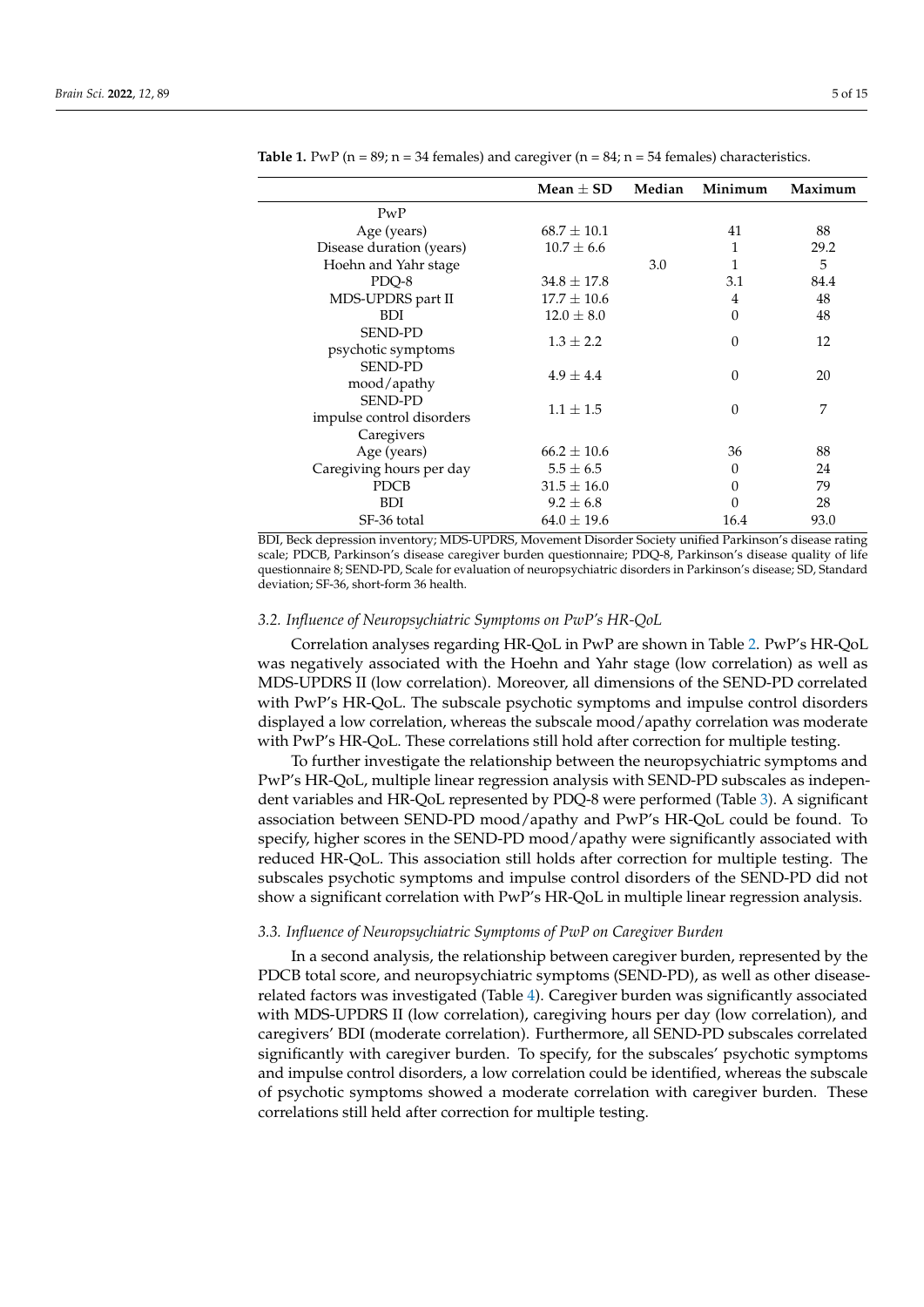|                                             | R     | p     | n  |
|---------------------------------------------|-------|-------|----|
| Disease duration in years                   | 0.184 | 0.117 | 74 |
| Hoehn and Yahr stage                        | 0.497 | 0.000 | 83 |
| <b>MDS-UPDRS II</b>                         | 0.487 | 0.000 | 86 |
| <b>SEND-PD</b><br>psychotic symptoms        | 0.341 | 0.002 | 84 |
| <b>SEND-PD</b><br>mood/apathy               | 0.504 | 0.000 | 87 |
| <b>SEND-PD</b><br>impulse control disorders | 0.323 | 0.003 | 83 |
| Caregiving hours/day                        | 0.579 | 0.000 | 77 |

**Table 2.** Spearman correlation of disease-related factors and PwP's health-related quality of life  $(PDQ-8, n = 87).$ 

Spearman correlation of disease-related factors and PwP's health-related quality of life (PDQ-8). *p* value adjustment for multiple comparisons was 0.05/6 = 0.008. Significance level at *p* < 0.008 are printed in **bold**. MDS-UPDRS II, Movement Disorder Society unified Parkinson's disease rating scale; n, number of included PwP; SEND-PD, Scale for evaluation of neuropsychiatric disorders in Parkinson's disease.

**Table 3.** Multiple linear regression analysis of factors contributing to PwP's HR-QoL (PDQ-8, n = 87);  $R = 0.600; R^2 = 0.360;$  adjusted  $R^2 = 0.336$ .

|                                             | B (95% Confidence Interval) | <b>Beta</b> |          | p     |
|---------------------------------------------|-----------------------------|-------------|----------|-------|
| <b>SEND-PD</b><br>psychotic symptoms        | $1.920(-0.1.322; 3.162)$    | 0.101       | 0.817    | 0.416 |
| <b>SEND-PD</b><br>mood/apathy               | 2.431 (1.305; 3.557)        | 0.577       | 4.297    | 0.000 |
| <b>SEND-PD</b><br>impulse control disorders | $-1.398(-3.959; 1.163)$     | $-0.114$    | $-1.087$ | 1.163 |
|                                             |                             |             |          |       |

Multiple linear regression analyses of factors contributing to PwP's HR-QoL. *p* value adjustment for multiple comparisons was 0.05/3 = 0.017. Significance level at *p* < 0.017 is printed in **bold**. SEND-PD, Scale for evaluation of neuropsychiatric disorders in Parkinson's disease.

**Table 4.** Spearman correlation of disease-related factors and caregiver burden (PDCB, n = 82).

|                                             | $\mathbf R$ | $\boldsymbol{p}$ | n  |
|---------------------------------------------|-------------|------------------|----|
| Disease duration in years                   | 0.219       | 0.072            | 68 |
| Hoehn and Yahr stage                        | 0.192       | 0.095            | 77 |
| <b>MDS-UPDRS II</b>                         | 0.487       | 0.000            | 80 |
| <b>SEND-PD</b><br>psychotic symptoms        | 0.410       | 0.000            | 82 |
| <b>SEND-PD</b><br>mood/apathy               | 0.584       | 0.000            | 82 |
| <b>SEND-PD</b><br>impulse control disorders | 0.405       | 0.000            | 81 |
| Caregiving hours/day                        | 0.342       | 0.003            | 74 |
| Caregivers' BDI                             | 0.696       | 0.000            | 82 |

Spearman correlation of disease-related factors and caregiver burden (PDCB). *p* value adjustment for multiple comparisons was  $0.05/8 = 0.006$ . Significance level at  $p < 0.006$  is printed in **bold**. BDI, Beck's Depression Inventory, MDS-UPDRS II, Movement Disorder Society unified Parkinson's disease rating scale; n; number of included caregivers; SEND-PD, Scale for evaluation of neuropsychiatric disorders in Parkinson's disease.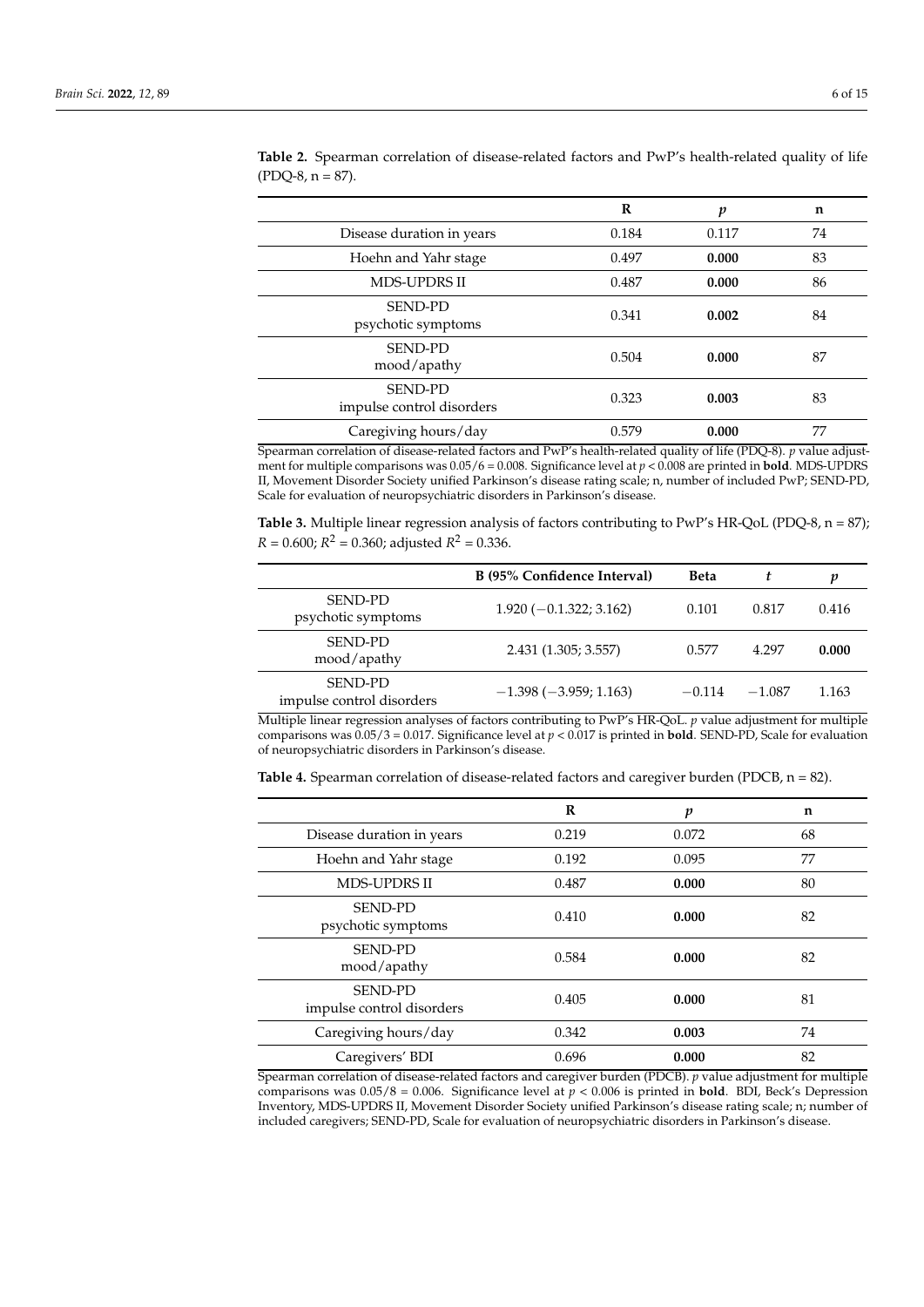Further investigations regarding the relationship between neuropsychiatric symptoms and caregiver burden revealed a significant association between the SEND-PD subscale of mood/apathy and caregiver burden in multiple linear regression analysis. In fact, higher scores in SEND-PD mood/apathy were significantly associated with higher caregiver burden. In contrast, psychotic symptoms and impulse control disorders measured by the SEND-PD did not show a significant association with caregiver burden (Table 5). Further linear regression analyses did not show an association between neuropsychiatric symptoms of PwP and the caregiver burden when adding the caregiver's gender as a covariate (data not shown).

**Table 5.** Multiple linear regression analysis of factors contributing to caregiver burden (PDCB, n = 82);  $R = 0.630; R^2 = 0.397;$  adjusted  $R^2 = 0.373.$ 

|                                             | B (95% Confidence Interval) | <b>Beta</b> | t        | p     |
|---------------------------------------------|-----------------------------|-------------|----------|-------|
| <b>SEND-PD</b><br>psychotic symptoms        | $1.187(-0.474; 2.848)$      | 0.165       | 1.423    | 0.159 |
| SEND-PD<br>mood/apathy                      | 1.711 (0.768; 2.653)        | 0.444       | 3.615    | 0.001 |
| <b>SEND-PD</b><br>impulse control disorders | $1.338(-0.884; 3.560)$      | $-0.120$    | $-1.199$ | 0.234 |

Multiple linear regression analyses of factors contributing to caregiver burden. *p* value adjustment for multiple comparisons was 0.05/3 = 0.017. Significance level at *p* < 0.017 is printed in **bold**. SEND-PD, Scale for evaluation of neuropsychiatric disorders in Parkinson's disease.

# **4. Discussion**

In this cross-sectional study, neuropsychiatric symptoms correlated with the HR-QoL of PwP and caregiver burden. However, in the multiple linear regression analysis, only the subdimension mood/apathy showed a significant association with reduced PwP's HR-QoL and higher caregiver burden. Furthermore, in this study, PwP's HR-QoL showed a significant correlation with the Hoehn and Yahr stage, as well as impairment of daily living regarding motor impairments, measured by the MDS-UPDRS II. Additionally, MDS-UPDRS II displayed a significant correlation with caregiver burden. Caregiver burden was further associated with caregiving hours per day and the severity of depressive symptoms in caregivers, as represented by BDI.

# *4.1. Impact of Neuropsychiatric Symptoms on PwP's HR-QoL*

Neuropsychiatric symptoms and their impact on PwP's HR-QoL have been increasingly brought into focus in recent years. However, assessments of neuropsychiatric symptoms were mostly either not combined in one instrument or were non-specific for PD [18]. Neuropsychiatric symptoms of PwP were mainly assessed by the Hamilton Anxiety Rating Scale (HAM-A), Montgomery–Asberg Depression Rating Scale (MADRS), and MDS-UPDRS Part I, among others [43–47]. The "Ardouin Scale of Behavior in Parkinson's Disease" (ASBPD) intends to evaluate all mood and behavioral disorders in PD with one single instrument and has been reported to be a reliable and valid questionnaire to assess neuropsychiatric symptoms in PwP without dementia in people from France, Spain, the United Kingdom, and the United States [48]. However, the assessment of the PwP's cognitive state in our cohort was not possible due to the design of the study, and a German version and validation of the ASBPD in a German cohort was not published when our study started. With the recently established and validated SEND-PD, there is now an instrument available which contains at least three features of neuropsychiatric symptoms, that is, psychotic symptoms, mood/apathy, and impulse control disorders in one instrument [27]. Although the SEND-PD has recently been validated in a German cohort, no study has been published focusing on neuropsychiatric symptoms, assessed by the SEND-PD, and HR-QoL, measured with a PD-specific scale, in PwP in a German cohort so far. Therefore, we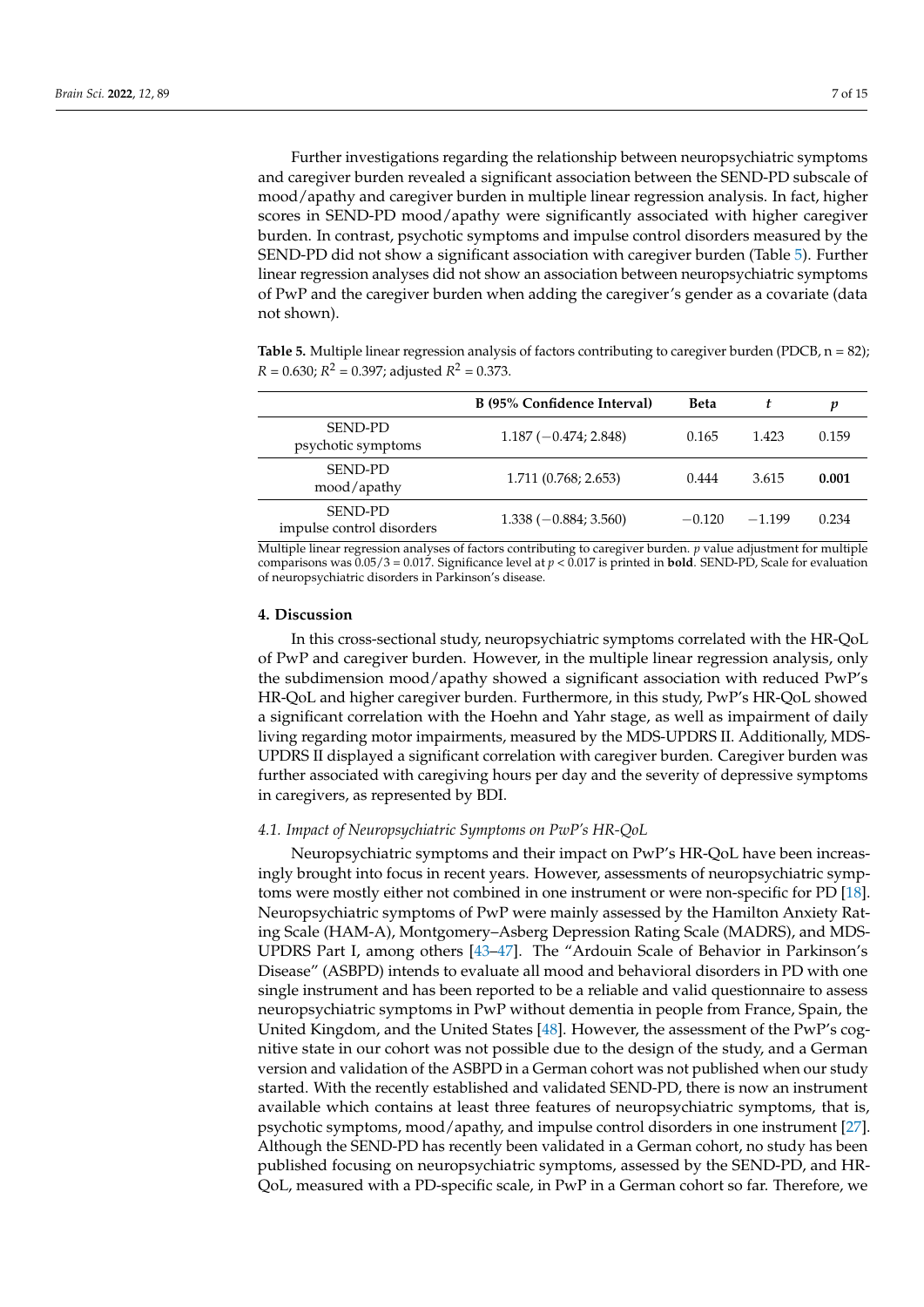investigated the relationship of neuropsychiatric symptoms, measured with the SEND-PD, and the PD-specific PDQ-8 representing PwP's HR-QoL.

Neuropsychiatric symptoms were frequent in our cohort, with 88% of PwP reporting at least one neuropsychiatric symptom. This is in line with a study by Alvarado-Bolaños et al., which investigated neuropsychiatric symptoms in a Mexican cohort assessed by the SEND-PD, and detected 84% of PwP to suffer from neuropsychiatric symptoms [18].

In this study, neuropsychiatric symptoms showed a significant low to moderate correlation with PwP's HR-QoL. However, in the multiple linear regression analysis, only the subscale of mood/apathy could be identified to be significantly associated with HR-QoL. Likewise, Alvarado-Bolaños found an association between the SEND-PD subscale of mood/apathy and HR-QoL. Depression is a very common comorbidity in PD (35–50%) and occurs already in an early stage leading to anhedonia and generally decreased interest [43–45]. Apathy in PwP results in general inactivity, weakness, and loss of function [49]. These signs could be misunderstood by their caregivers as laziness, ignorance, or arrogance, that might lead to arguments and therefore contribute to a decreased HR-QoL [45]. However, the relationship of mood, apathy, and depression with HR-QoL has to be interpreted with caution, since there is some overlap between the assessment instruments of HR-QoL and neuropsychiatric symptoms, as already reported in former studies [18,50].

In contrast to former studies, our cohort did not display a significant association between impulse control disorders and HR-QoL [18]. One explanation might be the use of a different analytical approach, that is, using multiple linear regression analysis in this study versus more explorative analysis, like stepwise or sequential multiple linear regression analysis in other studies [9,45]. Furthermore, in our study, only 51% of PwP showed impulse control disorders and 77% reported either no or only a mild impairment by impulse control disorders with no need of specific intervention, indicated by a score of 0 or 1 in the SEND-PD impulse control disorder subscale. Therefore, PwP and severe impulse control disorders, as well as those with more than one symptom may be underrepresented in our cohort. However, surprisingly, the proportion of PwP and impulse control disorders was higher in this cohort compared to previous studies using the SEND-PD [18,25]. Yet, those studies had a larger number of participants, and the proportion of PwP and with impulsive control disorders in our cohort was similar to a Norwegian cohort with a comparable sample size [51].

Psychotic symptoms did not show a significant association in multiple linear regression analysis. This is in line with findings by Alvarado-Bolaños et al. [18]. Similar to impulse control disorders, 77% of PwP in our cohort reported no or only a mild impairment by psychotic symptoms with no need of specific intervention, which might be a reason for the lack of significant association between psychotic symptoms and PwP's HR-QoL. Moreover, although the SEND-PD is a valid screening method for neuropsychiatric symptoms in PwP, it does not encompass the full spectrum of psychotic symptoms, and therefore might miss PwP and different psychotic symptoms.

However, this study showed that neuropsychiatric symptoms in total are very frequent. Hommel et al. also reported that a high prevalence of neuropsychiatric symptoms (particularly apathy, depression, and anxiety) is the strongest predictor for more neuropsychiatric symptoms in late-stage PD [52]. Hence, screening for other psychiatric comorbidities, such as with the SEND-PD, is already crucial in the early stage of the disease [52]. Moreover, assessing neuropsychiatric symptoms and mild cognitive impairment is important, as highlighted by Hanganu et al., as they are intercorrelated and may potentially predict the further clinical evolution of PD symptoms, and in particular, the patients' quality of life [53]. A meta-analysis from Baiano et al. showed that mild cognitive impairment in PD was very common and should be detected as early as possible, since it has been identified as a risk factor for the development of dementia. Mild cognitive impairment in PD is also associated with poorer QoL, more apathy, and depressive symptoms [54]. Petkus et al. revealed that anxiety, depressive symptoms, and apathy are associated with worse executive functioning in PD [55]. This association is even higher in patients suffering additionally from mild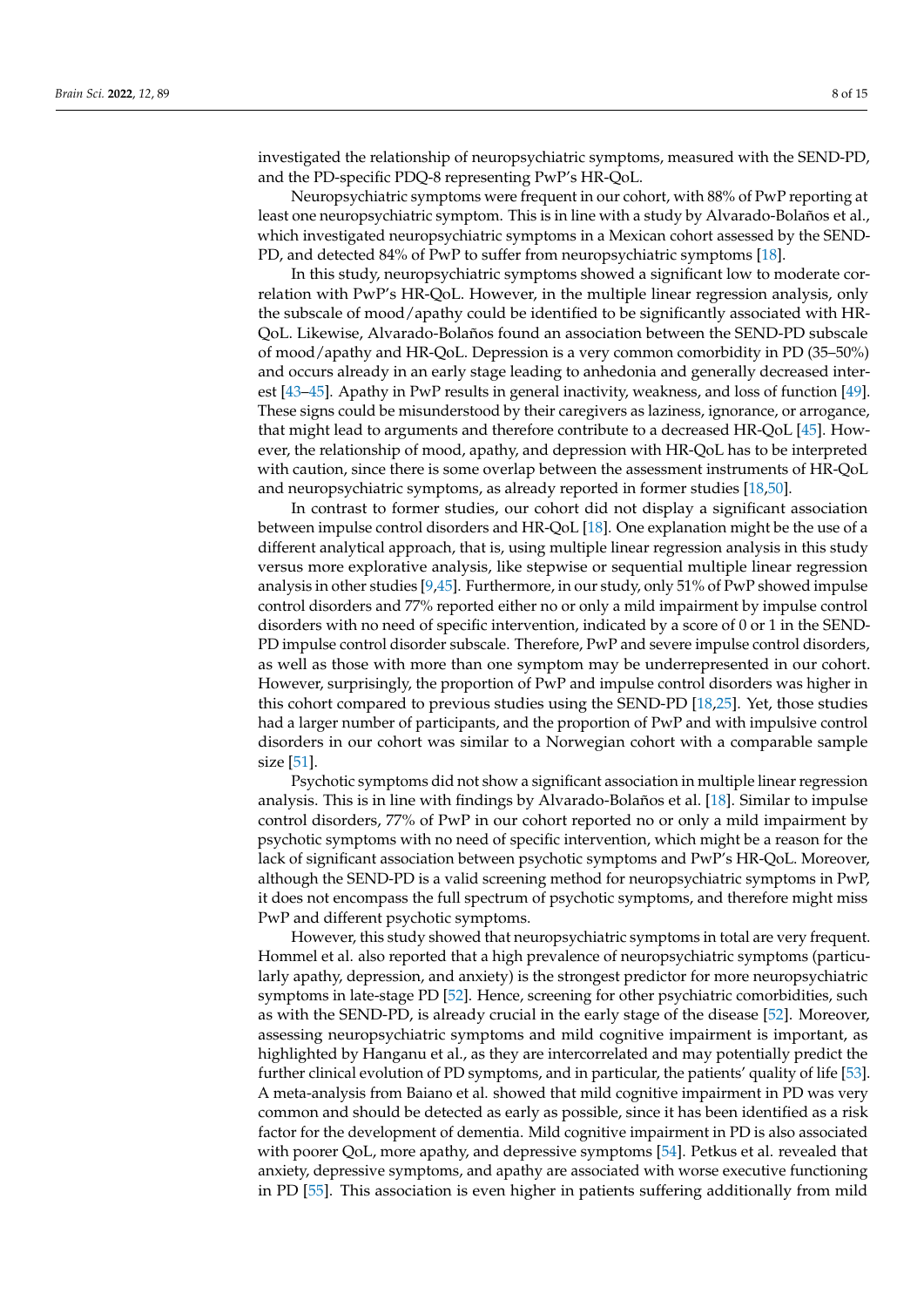cognitive impairment. However, due to the design of the present study, it was not possible to investigate the cognitive state of PwP by a cognitive screening questionnaire [30,51]. This issue must be addressed in future studies.

Even though there is a growing field of studies investigating the neuropathological mechanisms and clinical impact of neuropsychiatric symptoms in PD [55,56], studies analyzing this aspect have still been quite underrepresented compared to research about motor-symptoms in PD [35]. Focusing more on neuropsychiatric symptoms is important not only for PD, but also in other neurodegenerative diseases, such as Huntington's Disease (HD) [57], and even in dystonia [26,52] to implement therapeutical interventions. For instance, a recent longitudinal study from Abbes et al. showed that subthalamic deep brain stimulation is a possible treatment in PD with neuropsychiatric symptoms. In their study, a significant improvement of neuropsychiatric fluctuations and impulse control disorders in PD over time could be detected after deep brain stimulation [58]. On the other hand, DBS in the subthalamic nucleus may increase apathy and depressive symptoms, leading to reduced HR-QoL in PwP and increased caregiver burden [59–61]. Therefore, considering DBS as a therapeutical option in PD with neuropsychiatric symptoms should weigh the possible advantages and disadvantages of this intervention.

# *4.2. Impact of Neuropsychiatric Symptoms of PwP on Caregiver Burden*

Neuropsychiatric symptoms in PwP have also been reported to impact caregivers' well-being. Furthermore, the presence of neuropsychiatric symptoms, especially depression, hallucinations, and psychosis, increase the risk of patients' institutionalization and hospitalization, since caregivers feel they might not be able to take care of the patient at home [19,44,62,63]. Therefore, detecting neuropsychiatric symptoms early is important to counteract caregiver burden and transition to institutional care of the PwP. To the best of our knowledge, this is the first study in a German cohort using the SEND-PD to assess neuropsychiatric symptoms and the relationship with caregiver burden measured by the PD-specific PDCB.

In a previous study, Martinez-Martin et al. found depression and anxiety to be the most common neuropsychiatric symptom in PwP, whereas in PD with dementia, the most present symptom was apathy [25]. Moreover, Martinez-Martin et al. reported a higher caregiver burden in caregivers of PwP with neuropsychiatric symptoms compared to caregivers of PwP without neuropsychiatric symptoms measured by the SEND-PD and the Zarit Caregiver Burden Inventory. In caregivers of PwP with additional dementia, the burden was higher than in those without indicating an interdependent effect of dementia and other neuropsychiatric symptoms on caregiver burden. In both caregiver groups (caregivers of PwP with dementia as well as of PwP with normal cognition), caregiver burden was significantly associated with higher SEND-PD psychosis and mood/apathy scores [25]. Consistent with this, in our cohort, higher caregiver burden measured by the disease-specific PDCB significantly correlated with higher SEND-PD mood/apathy scores, although in the present study, it was not possible to differentiate between PwP with and without dementia due to the design of the study. One explanation for the relationship between mood alterations and caregiver burden might be the expanded need for assistance in daily activities for PwP with neuropsychiatric symptoms. For instance, due to apathy and anxiety, PwP with neuropsychiatric symptoms may develop a reduced willingness to leave the house and run errands [45]. Therefore, caregivers may take over these responsibilities in addition to their further obligations, resulting in less time for themselves. Indeed, a recent study in an American cohort determined severity of anxiety and apathy among others to be the leading contributor to the time-dependency domain in caregiver burden because of associated disability [64]. Moreover, social isolation of PwP and caregivers may occur due to apathy accompanied by stigmatization contributing to higher caregiver burden. Additionally, alterations in mood and depressive symptoms may cause fewer meaningful conversations between PwP and caregivers, resulting in a feeling of emotional distance and reduced intimacy, especially in caregivers of PwP who suffer from dementia [65].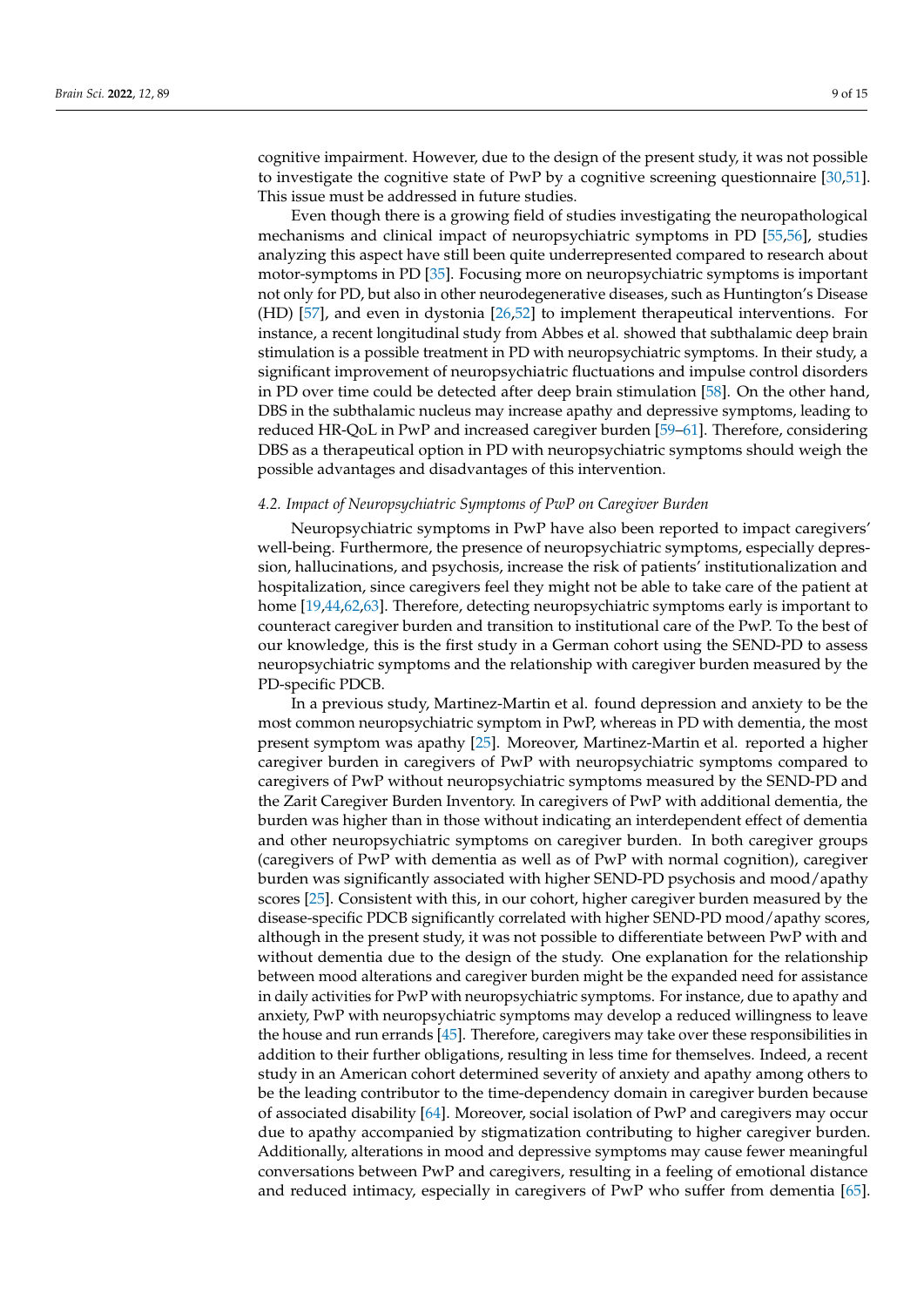In line with this, a recent study found more severe neuropsychiatric symptoms to be associated with decreased relationship satisfaction in PwP and spousal caregivers, which may consequently result in higher caregiver burden [66,67]. However, due to the design of this study, no causal conclusions can be drawn, and these theories have to be addressed in future studies.

There are striking reports regarding the questions whether impulse control disorders significantly contribute to caregiver burden. One explanation might be the use of different scales to evaluate impulse control disorders and caregiver burden, as well as different statistical analysis and covariates [25,51]. In this study, no association between impulse control disorders and caregiver burden could be detected using the disease-specific SEND-PD and PDCB. However, these results need to be interpreted with caution due to the high number of PwP with no impulse control disorder or very low impairment.

Contrary to previous studies, psychotic symptoms were not significantly associated with higher caregiver burden in multiple linear regression analysis in this study [25,68]. However, these studies used different scales to assess psychotic symptoms [68] and caregiver burden, respectively. Furthermore, different statistical analyses might have an influence on the detection of relationships between psychotic symptoms and caregiver burden [25,68].

In this study, screening analysis in this study showed a significant low to moderate correlation of MDS-UPDRS III, caregiver's BDI, and caregiving hours. Moreover, the disease duration and Hoehn and Yahr stage did not correlate with caregiver burden. Due to the limited number of caregivers, we did not include these factors in the multiple linear regression analysis. However, in line with the results of this study, previous evaluations have documented a significant impact of disability in PwP, caregivers' mood, and caregiving hours on caregiver burden [19,69,70]. Investigating these aspects in further studies can be helpful, especially because therapies for depression, for example, are available and may therefore help to reduce caregiver burden.

#### *4.3. Limitations*

First, this study is a monocentric, cross-sectional observational study. Therefore, we cannot make any statements about the influence of neuropsychiatric symptoms on HR-QoL of PwP, their caregivers, and caregiver burden over time. Longitudinal data would be desirable to study the dynamics of the investigated factors. Furthermore, this study did not take other aspects, such as already established treatments (medication, occupational therapy) for neuropsychiatric aspects, into consideration. Additionally, neuropsychiatric symptoms are only one part of many non-motor symptoms in PD. They further include troubles like pain, sleep disorders, fatigue, and autonomic dysfunctions, which all have an impact on the patients' QoL [43,71]. These symptoms might interfere with neuropsychiatric symptoms, but were not investigated in this study. Another important point is that neuropsychiatric symptoms do not only have a direct, but also indirect influence on QoL, as they augment disability and cognitive dysfunction [71,72]. As mentioned before, cognitive impairment was not specifically investigated by a specific test in this study, but should be taken into consideration in future studies.

Even though we used the validated SEND-PD in our study, this self-evaluated scale reports symptoms in a subjective, rather than objective way. Therefore, a more objective approach (e.g., assessing neuropsychiatric symptoms by a physician or molecular imaging) to investigate the association between neuropsychiatric symptoms and HR-QoL, as well as caregiver burden would be interesting in the future. However, the approach with selfevaluated scales, as done in this study, is more uncomplicated and easier to perform in a clinical routine, and is a widely used strategy in the research field of PD.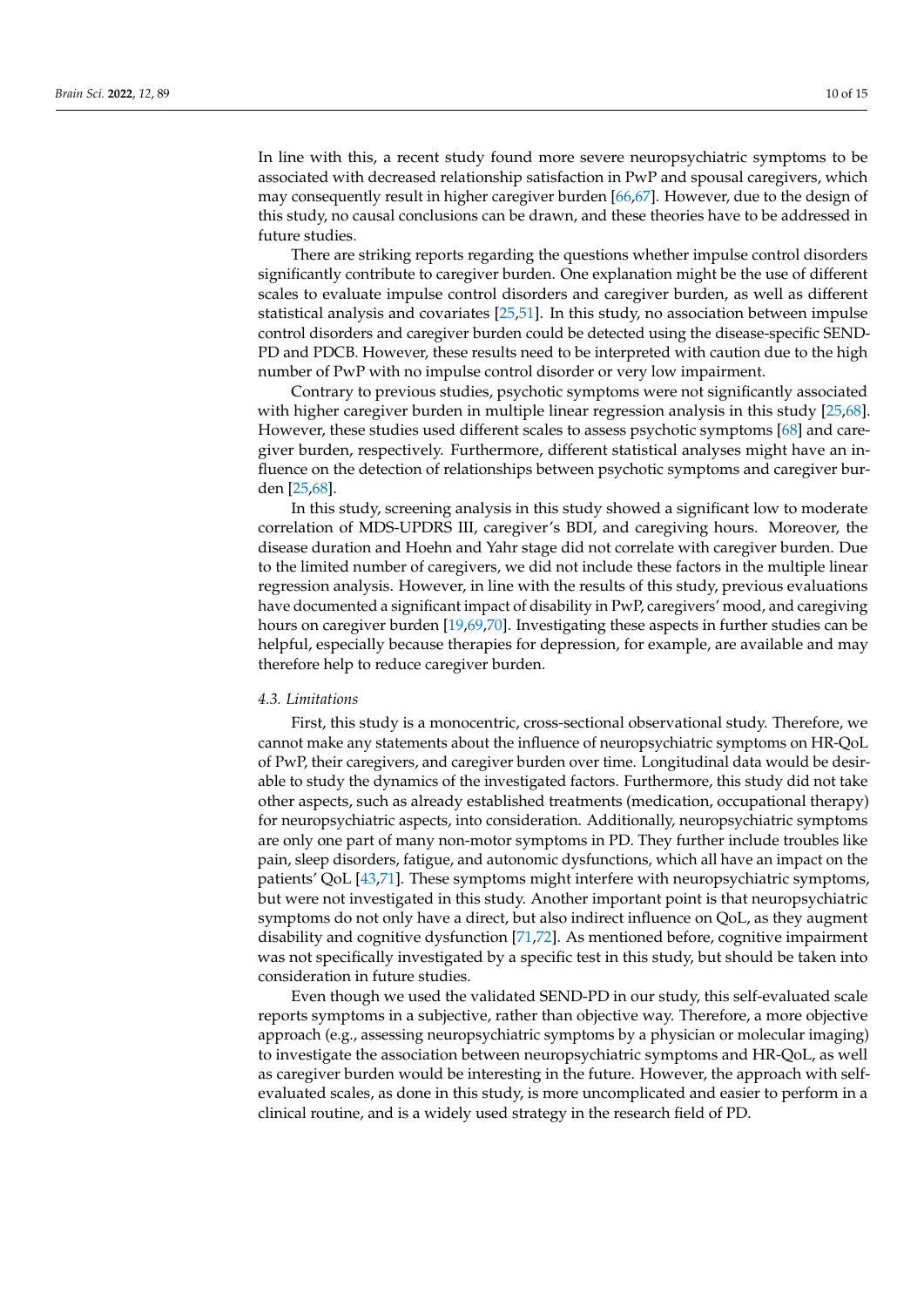Moreover, a selection bias cannot be ruled out, since severely burdened caregivers often do not participate, as reported by former studies of our group [30,73]. Additionally, more interested PwP and their caregivers concerning the topic of the study were more likely to participate. Another restriction is the only moderate number of included PwP and their caregivers.

# **5. Conclusions**

To our knowledge, this was the first study using the SEND-PD in a German cohort to investigate the relationship between neuropsychiatric symptoms in PwP and HR-QoL. A significant association between a reduced HR-QoL of PwP and neuropsychiatric symptoms could be detected, and mood/apathy were especially bothersome. Furthermore, mood/apathy correlated significantly with a higher caregiver burden of the informal caregiver measured by a disease-specific questionnaire. Further studies are needed to confirm these findings and to investigate if therapeutic interventions for neuropsychiatric symptoms, such as medication, psychotherapy, and occupational treatment have a positive influence on HR-QoL and caregiver burden in PD [73,74].

**Author Contributions:** M.K. and F.W. designed the study with assistance of H.v.E., M.K. and L.K. carried out the study. H.v.E., M.K., S.R. and J.H. performed the statistical analysis. M.K., H.v.E., J.H. and F.W. analyzed the data and wrote the first draft of the manuscript. S.S., A.G., L.K., S.R. and G.U.H., revised it critically for important intellectual content. All authors have read and agreed to the published version of the manuscript.

**Funding:** This study was conducted without specific founding.

**Institutional Review Board Statement:** The study was conducted according to the guidelines of the Declaration of Helsinki, and approved by the Institutional Ethics Committee of Hannover Medical School (No. 3178-2016, Amendment in 2018).

**Informed Consent Statement:** Written informed consent was obtained from all subjects involved in the study.

**Data Availability Statement:** Data are available on reasonable demand to M.K. as corresponding author.

**Acknowledgments:** Thanks to all the patients and their caregivers to participate in our study.

**Conflicts of Interest:** The authors have no conflict of interest to report.

# **Appendix A**

**Table A1.** Numbers of PwP and neuropsychiatric symptoms depending on disease duration.

|                           |               | $<$ 5<br>Years $(n = 15)$ | 5–15 Years<br>$(n = 37)$ | >15 Years<br>$(n = 19)$ |
|---------------------------|---------------|---------------------------|--------------------------|-------------------------|
| <b>SEND-PD</b>            | Mean $\pm$ SD | $2.3 \pm 0.8$             | $2.3 \pm 0.68$           | $2.8 \pm 0.4$           |
| psychotic symptoms        | n             | 8                         | 16                       | 12                      |
| <b>SEND-PD</b>            | Mean $+$ SD   | $4.5 + 1.1$               | $4.8 + 0.6$              | $7.8 \pm 1.2$           |
| mood/apathy               | n             | 13                        | 31                       | 17                      |
| <b>SEND-PD</b>            | Mean $\pm$ SD | $1.7 + 0.29$              | $2.3 \pm 0.5$            | $2.4 \pm 0.4$           |
| impulse control disorders | n             |                           | 16                       | 14                      |

Numbers of PwP and neuropsychiatric symptoms depending on disease duration. PwP were considered to have a neuropsychiatric symptom when reporting a SEND-PD subscale score  $\geq 1$ . n = number of PwP. SEND-PD, Scale for evaluation of neuropsychiatric disorders in Parkinson's disease.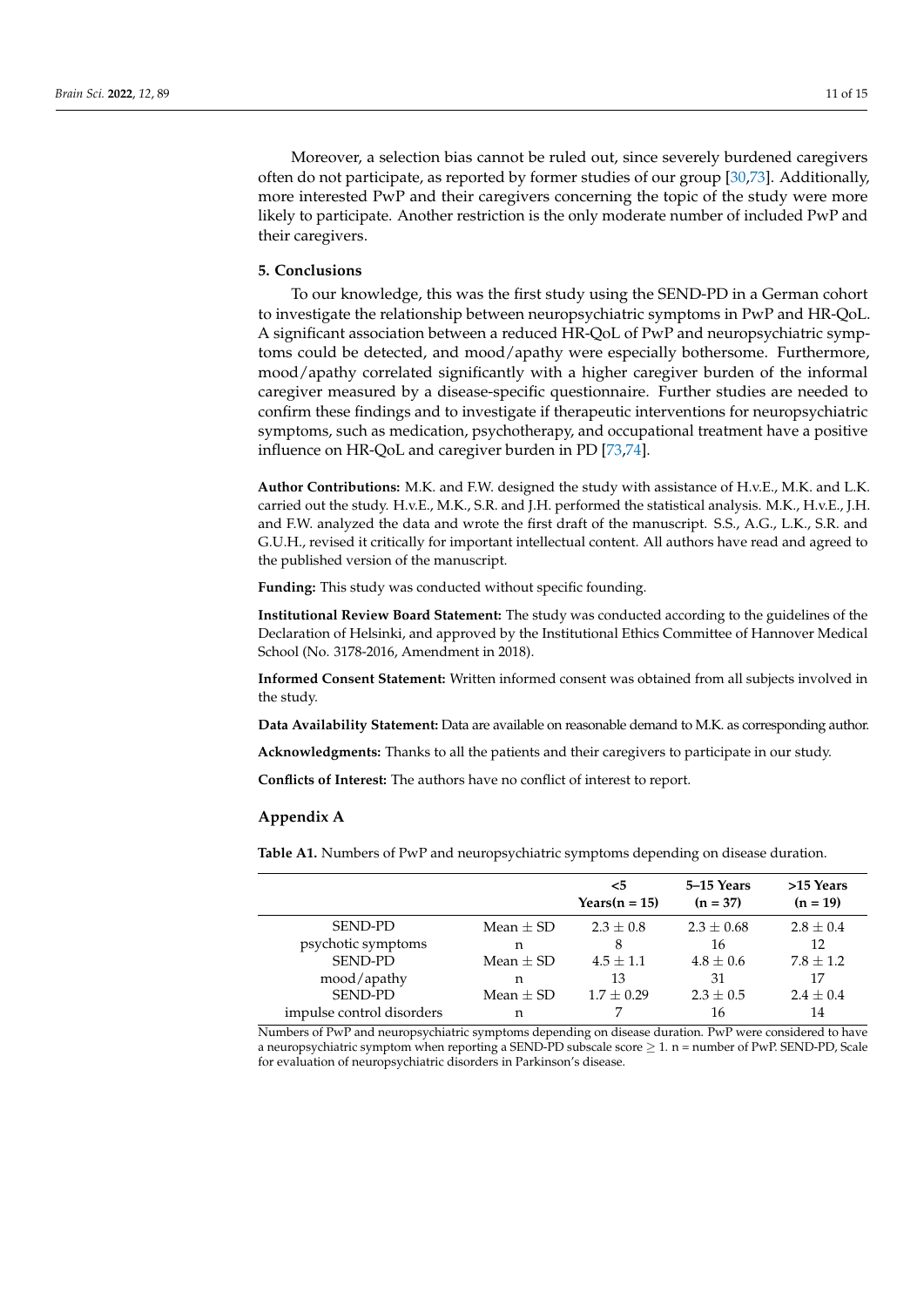|                           |               | <50 Years<br>$(n = 4)$ | 51-70 Years<br>$(n = 39)$ | >70 Years<br>$(n = 39)$ |
|---------------------------|---------------|------------------------|---------------------------|-------------------------|
| <b>SEND-PD</b>            | Mean $\pm$ SD | $1.0 \pm 0.0$          | $2.4 \pm 0.6$             | $2.4 \pm 0.5$           |
| psychotic symptoms        | n             |                        | 17                        | 21                      |
| <b>SEND-PD</b>            | Mean $\pm$ SD | $5.3 \pm 1.5$          | $5.2 + 0.7$               | $6.0 \pm 0.8$           |
| mood/apathy               | n             | 3                      | 35                        | 33                      |
| <b>SEND-PD</b>            | Mean $\pm$ SD | $1.3 \pm 0.3$          | $2.4 \pm 0.4$             | $2.0 \pm 0.3$           |
| impulse control disorders | n             | 4                      | 20                        | 19                      |

**Table A2.** Numbers of PwP and neuropsychiatric symptoms depending on age.

Numbers of PwP and neuropsychiatric symptoms depending on age. PwP were considered to have a neuropsychiatric symptom when reporting a SEND-PD subscale score  $\geq 1$ . n = number of PwP. SEND-PD, Scale for evaluation of neuropsychiatric disorders in Parkinson's disease.

# **References**

- 1. Klietz, M.; Tulke, A.; Müschen, L.H.; Paracka, L.; Schrader, C.; Dressler, D.W.; Wegner, F. Impaired quality of life and need for palliative care in a German cohort of advanced Parkinson's disease patients. *Front. Neurol.* **2018**, *9*, 6. [CrossRef]
- 2. Abendroth, M.; Lutz, B.J.; Young, M.E. Family caregivers' decision process to institutionalize persons with Parkinson's disease: A grounded theory study. *Int. J. Nurs. Stud.* **2012**, *49*, 445–454. [CrossRef] [PubMed]
- 3. Jensen, I.; Lescher, E.; Stiel, S.; Wegner, F.; Höglinger, G.; Klietz, M.; Thyagarajan, D. Analysis of Transition of Patients with Parkinson's Disease into Institutional Care: A Retrospective Pilot Study. *Brain Sci.* **2021**, *11*, 1470. [CrossRef] [PubMed]
- 4. Heinzel, S.; Berg, D.; Binder, S.; Ebersbach, G.; Hickstein, L.; Herbst, H.; Lorrain, M.; Wellach, I.; Maetzler, W.; Petersen, G.; et al. Do We Need to Rethink the Epidemiology and Healthcare Utilization of Parkinson's Disease in Germany? *Front. Neurol.* **2018**, *9*, 500. [CrossRef]
- 5. Parkinson, J. An essay on the shaking palsy. 1817. *J. Neuropsychiatry Clin. Neurosci.* **2002**, *14*, 223–236. [CrossRef]
- 6. Chaudhuri, K.R.; Healy, D.G.; Schapira, A.H. Non-motor symptoms of Parkinson's disease: Diagnosis and management. *Lancet Neurol.* **2006**, *5*, 235–245. [CrossRef]
- 7. Kalampokini, S.; Hommel, A.L.A.J.; Lorenzl, S.; Ferreira, J.J.; Meissner, W.G.; Odin, P.; Bloem, B.R.; Dodel, R.; Schrag, A.-E. Caregiver Burden in Late-Stage Parkinsonism and Its Associations. *J. Geriatr. Psychiatry Neurol.* **2020**, *35*, 110–120. [CrossRef] [PubMed]
- 8. Oh, Y.S.; Kim, J.H.; Yoo, S.W.; Hwang, E.J.; Lyoo, C.H.; Lee, K.S.; Kim, J.S. Neuropsychiatric symptoms and striatal monoamine availability in early Parkinson's disease without dementia. *Neurol. Sci. Off. J. Ital. Neurol. Soc. Ital. Soc. Clin. Neurophysiol.* **2021**, *42*, 711–718. [CrossRef]
- 9. Remy, P.; Doder, M.; Lees, A.; Turjanski, N.; Brooks, D. Depression in Parkinson's disease: Loss of dopamine and noradrenaline innervation in the limbic system. *Brain A J. Neurol.* **2005**, *128*, 1314–1322. [CrossRef]
- 10. Felicio, A.C.; Moriyama, T.S.; Godeiro, C.; Shih, M.C.; Hoexter, M.Q.; Borges, V.; Silva, S.M.A.; Amaro, E.; Andrade, L.A.F.; Ferraz, H.B.; et al. Higher dopamine transporter density in Parkinson's disease patients with depression. *Psychopharmacology* **2010**, *211*, 27–31. [CrossRef]
- 11. Yoo, S.W.; Oh, Y.S.; Hwang, E.J.; Ryu, D.W.; Lee, K.S.; Lyoo, C.H.; Kim, J.S. "Depressed" caudate and ventral striatum dopamine transporter availability in de novo Depressed Parkinson's disease. *Neurobiol. Dis.* **2019**, *132*, 104563. [CrossRef]
- 12. Vriend, C.; Raijmakers, P.; Veltman, D.J.; van Dijk, K.D.; van der Werf, Y.D.; Foncke, E.M.J.; Smit, J.H.; Berendse, H.W.; van den Heuvel, O.A. Depressive symptoms in Parkinson's disease are related to reduced [123I]FP-CIT bind-ing in the caudate nucleus. *J. Neurol. Neurosurg. Psychiatry* **2014**, *85*, 159–164. [CrossRef] [PubMed]
- 13. Maillet, A.; Krack, P.; Lhommée, E.; Météreau, E.; Klinger, H.; Favre, E.; le Bars, D.; Schmitt, E.; Bichon, A.; Pelissier, P.; et al. The prominent role of serotonergic degeneration in apathy, anxiety and depression in de novo Parkinson's disease. *Brain A J. Neurol.* **2016**, *139*, 2486–2502. [CrossRef] [PubMed]
- 14. Starkstein, S.E. Apathy in Parkinson's disease: Diagnostic and etiological dilemmas. *Mov. Disord. Off. J. Mov. Disord. Soc.* **2012**, *27*, 174–178. [CrossRef] [PubMed]
- 15. Santangelo, G.; Vitale, C.; Picillo, M.; Cuoco, S.; Moccia, M.; Pezzella, D.; Erro, R.; Longo, K.; Vicidomini, C.; Pellecchia, M.T.; et al. Apathy and striatal dopamine transporter levels in de-novo, untreated Parkinson's disease patients. *Parkinsonism Relat. Disord.* **2015**, *21*, 489–493. [CrossRef]
- 16. Chung, S.J.; Lee, J.J.; Ham, J.H.; Lee, P.H.; Sohn, Y.H. Apathy and striatal dopamine defects in non-demented patients with Parkinson's disease. *Parkinsonism Relat. Disord.* **2016**, *23*, 62–65. [CrossRef]
- 17. Schrag, A.; Politis, M. Serotonergic loss underlying apathy in Parkinson's disease. *Brain* **2016**, *139*, 2338–2339. [CrossRef]
- 18. Alvarado-Bolaños, A.; Cervantes-Arriaga, A.; Rodríguez-Violante, M.; Llorens-Arenas, R.; Calderón-Fajardo, H.; Millán-Cepeda, R.; Leal-Ortega, R.; Estrada-Bellmann, I.; Zuñiga-Ramírez, C. Impact of neuropsychiatric symptoms on the quality of life of subjects with Parkinson's disease. *J. Parkinson's Dis.* **2015**, *5*. [CrossRef]
- 19. Schrag, A.; Hovris, A.; Morley, D.; Quinn, N.; Jahanshahi, M. Caregiver-burden in parkinson's disease is closely associated with psychiatric symptoms, falls, and disability. *Parkinsonism Relat. Disord.* **2006**, *12*, 35–41. [CrossRef]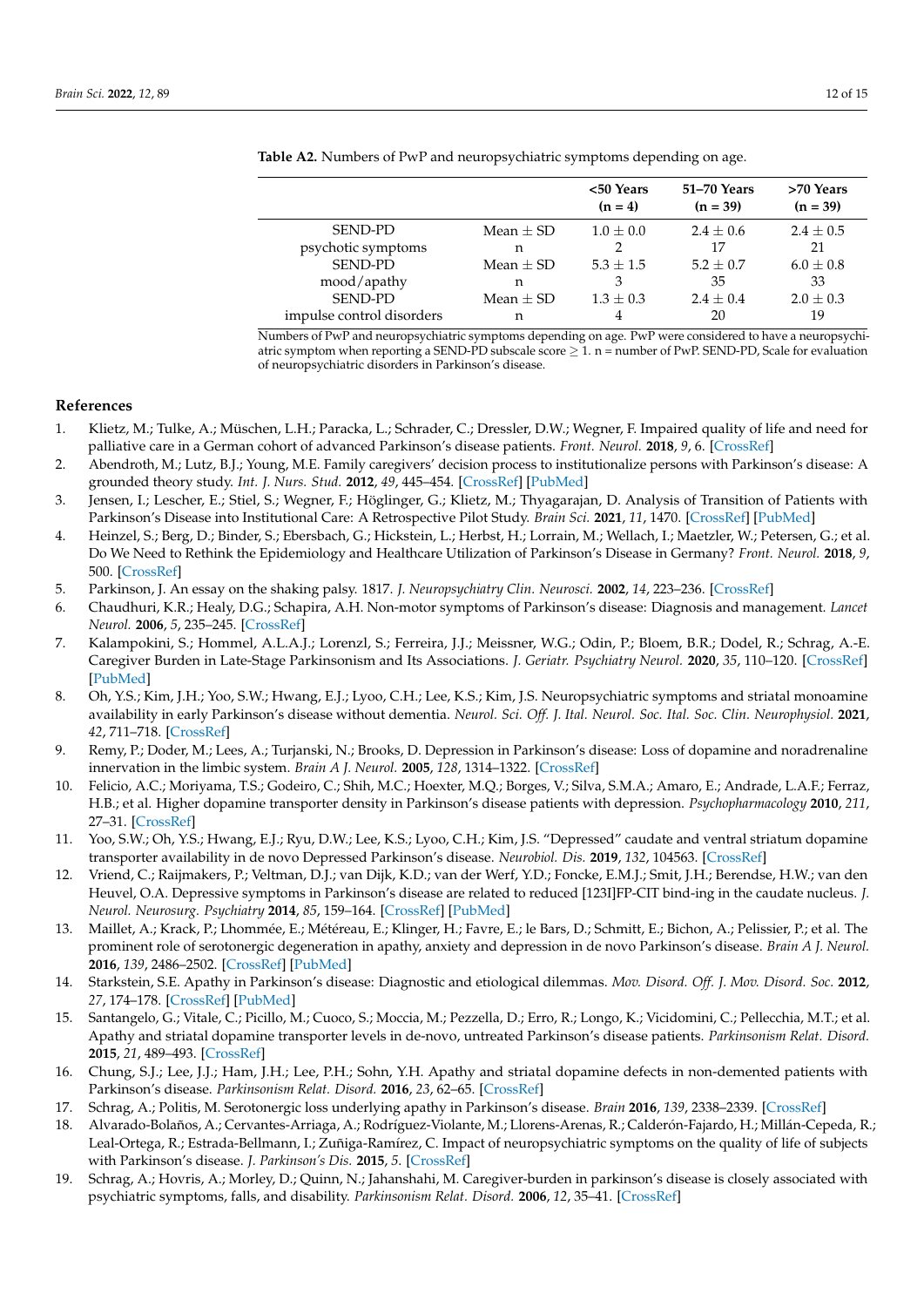- 20. Martinez-Martin, P.; Rodriguez-Blazquez, C.; Forjaz, M.J. Quality of life and burden in caregivers for patients with Parkinson's disease: Concepts, assessment and related factors. *Expert Rev. Pharm. Outcomes Res.* **2012**, *12*, 221–230. [CrossRef]
- 21. Liao, X.; Huang, Y.; Zhang, Z.; Zhong, S.; Xie, G.; Wang, L.; Xiao, H. Factors associated with health-related quality of life among family caregivers of people with Alzheimer's disease. *Psychogeriatrics* **2020**, *20*, 398–405. [CrossRef]
- 22. Ready, R.E.; Mathews, M.; Leserman, A.; Paulsen, J.S. Patient and caregiver quality of life in Huntington's disease. *Mov. Disord. Off. J. Mov. Disord. Soc.* **2008**, *23*, 721–726. [CrossRef]
- 23. Banaszkiewicz, K.; Sitek, E.J.; Rudzińska, M.; Sołtan, W.; Sławek, J.; Szczudlik, A. Huntington's disease from the patient, caregiver and physician's perspectives: Three sides of the same coin? *J. Neural Transm.* **2012**, *119*, 1361–1365. [CrossRef]
- 24. Hinnell, C.; Hurt, C.S.; Landau, S.; Brown, R.G.; Samuel, M.; Burn, D.J.; Wilson, K.C.; Hindle, J.V. Nonmotor versus motor symptoms: How much do they matter to health status in Parkinson's disease? *Mov. Disord. Off. J. Mov. Disord. Soc.* **2012**, *27*, 236–241. [CrossRef] [PubMed]
- 25. Martinez-Martin, P.; Rodriguez-Blazquez, C.; Forjaz, M.J.; Frades-Payo, B.; Agüera-Ortiz, L.; Weintraub, D.; Riesco, A.; Kurtis, M.M.; Chaudhuri, K.R. Neuropsychiatric symptoms and caregiver's burden in Parkinson's disease. *Parkinsonism Relat. Disord.* **2015**, *21*, 629–634. [CrossRef]
- 26. Meyer, A.; Hadinia, A.; Hatz, F.; Martínez-Martín, P.; Fuhr, P.; Stieglitz, R.D.; Gschwandtner, U. Deutsche Übersetzung und Validierung der Checkliste zur Erfassung neuropsychiatrischer Störungen bei Parkin-sonerkrankung (CENS-PE). *Fortschr. Neurol. Psychiatr.* **2016**, *84*, 421–427. [CrossRef] [PubMed]
- 27. Martinez-Martin, P.; Frades-Payo, B.; Agüera-Ortiz, L.; Ayuga-Martinez, A. A short scale for evaluation of neuropsychiatric disorders in Parkinson's disease: First psychometric approach. *J. Neurol.* **2012**, *259*, 2299–2308. [CrossRef] [PubMed]
- 28. Postuma, R.B.; Berg, D.; Stern, M.; Poewe, W.; Olanow, C.W.; Oertel, W.; Obeso, J.; Marek, K.; Litvan, I.; Lang, A.E.; et al. MDS clinical diagnostic criteria for Parkinson's disease. *Mov. Disord.* **2015**, *30*, 1591–1601. [CrossRef]
- 29. Klietz, M.; Öcalan, Ö.; Schneider, N.; Dressler, D.; Stiel, S.; Wegner, F. Advance Directives of German People with Parkinson's Disease Are Unspecific in regard to Typical Complications. *Parkinson's Dis.* **2019**, *2019*, 1–8. [CrossRef] [PubMed]
- 30. Klietz, M.; von Eichel, H.; Schnur, T.; Staege, S.; Höglinger, G.U.; Wegner, F.; Stiel, S. One Year Trajectory of Caregiver Burden in Parkinson's Disease and Analysis of Gender-Specific Aspects. *Brain Sci.* **2021**, *11*, 295. [CrossRef]
- 31. Drexel, S.C.; Klietz, M.; Kollewe, K.; Paracka, L.; Kutschenko, A.; Kopp, B.; Lange, F.; Wegner, F.; Dressler, D. Caregiver burden and health-related quality of life in idiopathic dystonia patients under botulinum toxin treatment: A cross-sectional study. *J. Neural Transm.* **2019**, *127*, 61–70. [CrossRef] [PubMed]
- 32. Hoehn, M.M.; Yahr, M.D. Parkinsonism: Onset, progression, and mortality. *Neurology* **1967**, *17*, 427–442. [CrossRef] [PubMed]
- 33. Peto, V.; Jenkinson, C.; Fitzpatrick, R. PDQ-39: A review of the development, validation and application of a Parkinson's Disease quality of life questionnaire and its associated measures. *J. Neurol.* **1998**, *245*, S10–S14. [CrossRef]
- 34. Klietz, M.; Schnur, T.; Drexel, S.C.; Lange, F.; Paracka, L.; Huber, M.K.; Dressler, D.; Höglinger, G.U.; Wegner, F. Alexithymia is associated with reduced quality of life and increased caregiver burden in parkinson's disease. *Brain Sci.* **2020**, *10*, 401. [CrossRef]
- 35. Klietz, M.; Schnur, T.; Drexel, S.; Lange, F.; Tulke, A.; Rippena, L.; Paracka, L.; Dressler, D.; Höglinger, G.U.; Wegner, F.; et al. Association of Motor and Cognitive Symptoms with Health-Related Quality of Life and Caregiver Burden in a German Cohort of Advanced Parkinson's Disease Patients. *Parkinson's Dis.* **2020**, *2020*. [CrossRef] [PubMed]
- 36. Klietz, M.; Rippena, L.; Lange, F.; Tulke, A.; Paracka, L.; Dressler, D.; Wegner, F. Validating the Parkinson's disease caregiver burden questionnaire (PDCB) in German caregivers of advanced Parkinson's disease patients. *Int. Psychogeriatr.* **2019**, *31*. [CrossRef]
- 37. Goetz, C.G.; Tilley, B.C.; Shaftman, S.R.; Stebbins, G.T.; Fahn, S.; Martinez-Martin, P.; Poewe, W.; Sampaio, C.; Stern, M.B.; Dodel, R.; et al. Movement Disorder Society-Sponsored Revision of the Unified Parkinson's Disease Rating Scale (MDS-UPDRS): Scale presentation and clinimetric testing results. *Mov. Disord.* **2008**, *23*, 2129–2170. [CrossRef]
- 38. Beck, A.T.; Ward, C.H.; Mendelson, M.; Mock, J.; Erbaugh, J. An Inventory for Measuring Depression. *Arch. Gen. Psychiatry* **1961**, *4*, 561–571. [CrossRef]
- 39. Zhong, M.; Evans, A.; Peppard, R.; Velakoulis, D. Validity and reliability of the PDCB: A tool for the assessment of caregiver burden in Parkinson's disease. *Int. Psychogeriatr.* **2013**, *25*, 1437–1441. [CrossRef]
- 40. Ellert, U.; Kurth, B.M. Gesundheitsbezogene Lebensqualität bei Erwachsenen in Deutschland: Ergebnisse der Studie zur Gesundheit Erwachsener in Deutschland (DEGS1). *Bundesgesundheitsblatt-Gesundh.-Gesundh.* **2013**, *56*, 643–649. [CrossRef]
- 41. Ware, J.E.; Gandek, B. Overview of the SF-36 Health Survey and the International Quality of Life Assessment (IQOLA) Project. *J. Clin. Epidemiol.* **1998**, *51*, 903–912. [CrossRef]
- 42. Mukaka, M.M. A guide to appropriate use of Correlation coefficient in medical research. *Malawi Med. J. J. Med. Assoc. Malawi* **2012**, *24*, 69.
- 43. Tibar, H.; el Bayad, K.; Bouhouche, A.; ben Haddou, E.H.A.; Benomar, A.; Yahyaoui, M.; Benazzouz, A.; Regragui, W. Non-motor symptoms of Parkinson's Disease and their impact on quality of life in a cohort of Moroccan patients. *Front. Neurol.* **2018**, *9*, 170. [CrossRef]
- 44. Gallagher, D.A.; Lees, A.J.; Schrag, A. What are the most important nonmotor symptoms in patients with Parkinson's disease and are we missing them? *Mov. Disord.* **2010**, *25*, 2493–2500. [CrossRef] [PubMed]
- 45. Aarsland, D.; Karlsen, K. Neuropsychiatric aspects of Parkinson's disease. *Curr. Psychiatry Rep.* **1999**, *1*, 61–68. [CrossRef] [PubMed]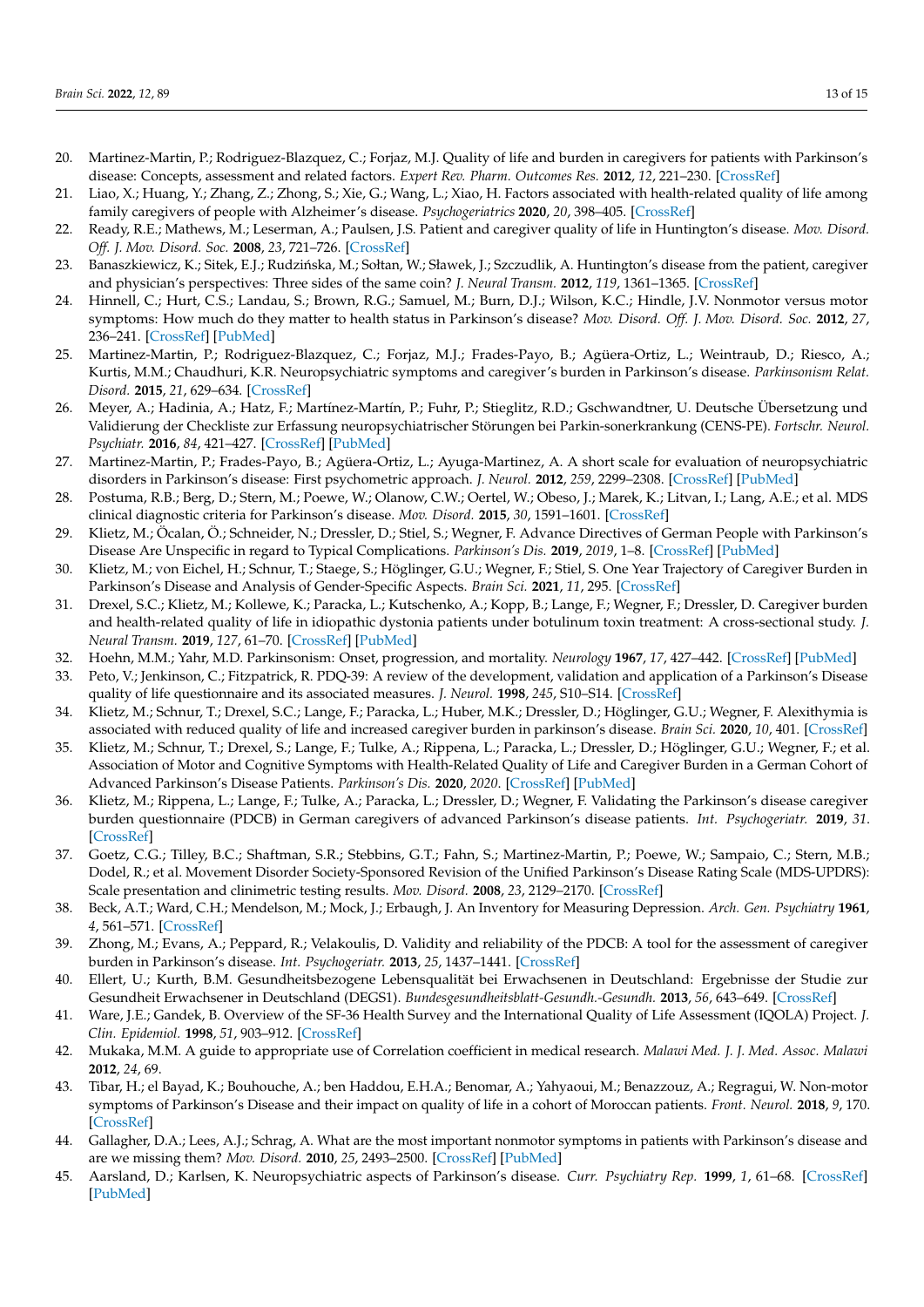- 46. Getz, S.J.; Levin, B. Cognitive and Neuropsychiatric Features of Early Parkinson's Disease. *Arch. Clin. Neuropsychol.* **2017**, *32*, 769–785. [CrossRef] [PubMed]
- 47. Kuhlman, G.D.; Flanigan, J.L.; Sperling, S.A.; Barrett, M.J. Predictors of health-related quality of life in Parkinson's disease. *Parkinsonism Relat. Disord.* **2019**, *65*, 86–90. [CrossRef] [PubMed]
- 48. Rieu, I.; Martinez-Martin, P.; Pereira, B.; de Chazeron, I.; Verhagen Metman, L.; Jahanshahi, M.; Ardouin, C.; Chéreau, I.; Brefel-Courbon, C.; Ory-Magne, F.; et al. International validation of a behavioral scale in Parkinson's disease without dementia. *Mov. Disord. Off. J. Mov. Disord. Soc.* **2015**, *30*, 705–713. [CrossRef]
- 49. Dhingra, A.; Janjua, A.U.; Hack, L.; Waserstein, G.; Palanci, J.; Hermida, A.P. Exploring Nonmotor Neuropsychiatric Manifestations of Parkinson Disease in a Comprehensive Care Setting. *J. Geriatr. Psychiatry Neurol.* **2021**, *34*, 181–195. [CrossRef]
- 50. Heinonen, H.; Aro, A.R.; Aalto, A.M.; Uutela, A. Is the evaluation of the global quality of life determined by emotional status? *Qual. Life Res. Int. J. Qual. Life Asp. Treat. Care Rehabil.* **2004**, *13*, 1347–1356. [CrossRef] [PubMed]
- 51. Erga, A.H.; Alves, G.; Tysnes, O.B.; Pedersen, K.F. Impulsive and compulsive behaviors in Parkinson's disease: Impact on quality of and satisfaction with life, and caregiver burden. *Parkinsonism Relat. Disord.* **2020**, *78*, 27–30. [CrossRef] [PubMed]
- 52. Hommel, A.L.A.J.; Meinders, M.J.; Lorenzl, S.; Dodel, R.; Coelho, M.; Ferreira, J.J.; Laurens, B.; Spampinato, U.; Meissner, W.; Rosqvist, K.; et al. The Prevalence and Determinants of Neuropsychiatric Symptoms in Late-Stage Parkinsonism. *Mov. Disord. Clin. Pract.* **2020**, *7*, 531–542. [CrossRef]
- 53. Hanganu, A.; Monchi, O. Interaction Between Neuropsychiatric Symptoms and Cognitive Performance in Parkinson's Disease: What Do Clinical and Neuroimaging Studies Tell Us? *Curr. Neurol. Neurosci. Rep.* **2018**, *18*. [CrossRef]
- 54. Baiano, C.; Barone, P.; Trojano, L.; Santangelo, G. Prevalence and clinical aspects of mild cognitive impairment in Parkinson's disease: A meta-analysis. *Mov. Disord.* **2020**, *35*, 45–54. [CrossRef] [PubMed]
- 55. Petkus, A.J.; Filoteo, J.V.; Schiehser, D.M.; Gomez, M.E.; Hui, J.S.; Jarrahi, B.; McEwen, S.; Jakowec, M.W.; Petzinger, G.M. Mild cognitive impairment, psychiatric symptoms, and executive functioning in patients with Parkinson's disease. *Int. J. Geriatr. Psychiatry* **2020**, *35*. [CrossRef]
- 56. Dalrymple-Alford, J.C.; MacAskill, M.R.; Nakas, C.T.; Livingston, L.; Graham, C.; Crucian, G.P.; Melzer, T.R.; Kirwan, J.; Keenan, R.; Wells, S.; et al. The MoCA. *Neurology* **2010**, *75*, 1717–1725. [CrossRef] [PubMed]
- 57. Ishihara, L.; Oliveri, D.; Wild, E.J. Neuropsychiatric comorbidities in Huntington's and Parkinson's Disease: A United States claims database analysis. *Ann. Clin. Transl. Neurol.* **2021**, *8*. [CrossRef]
- 58. Abbes, M.; Lhommée, E.; Thobois, S.; Klinger, H.; Schmitt, E.; Bichon, A.; Castrioto, A.; Xie, J.; Fraix, V.; Kistner, A.; et al. Subthalamic stimulation and neuropsychiatric symptoms in Parkinson's disease: Results from a long-term follow-up cohort study. *J. Neurol. Neurosurg. Psychiatry* **2018**, *89*, 836–843. [CrossRef] [PubMed]
- 59. Zoon, T.J.C.; van Rooijen, G.; Balm, G.M.F.C.; Bergfeld, I.O.; Daams, J.G.; Krack, P.; Denys, D.A.J.P.; de Bie, R.M.A. Apathy Induced by Subthalamic Nucleus Deep Brain Stimulation in Parkinson's Disease: A Meta—Analysis. *Mov. Disord.* **2021**, *36*, 317. [CrossRef]
- 60. Martinez-Fernandez, R.; Pelissier, P.; Quesada, J.L.; Klinger, H.; Lhommée, E.; Schmitt, E.; Fraix, V.; Chabardes, S.; Mertens, P.; Castrioto, A.; et al. Postoperative apathy can neutralise benefits in quality of life after subthalamic stimulation for Parkinson's disease. *J. Neurol. Neurosurg. Psychiatry* **2016**, *87*, 311–318. [CrossRef] [PubMed]
- 61. Thobois, S.; Ardouin, C.; Lhommée, E.; Klinger, H.; Lagrange, C.; Xie, J.; Fraix, V.; Coelho Braga, M.C.; Hassani, R.; Kistner, A.; et al. Non-motor dopamine withdrawal syndrome after surgery for Parkinson's disease: Predictors and underlying mesolimbic denervation. *Brain A J. Neurol.* **2010**, *133*, 1111–1127. [CrossRef] [PubMed]
- 62. Hermanowicz, N.; Edwards, K. Parkinson's disease psychosis: Symptoms, management, and economic burden. *Am. J. Manag. Care* **2015**, *21*, S199–S206. [PubMed]
- 63. Aarsland, D.; Larsen, J.P.; Karlsen, K.; Lim, N.G.; Tandberg, E. Mental symptoms in Parkinson's disease are important contributors to caregiver distress. *Int. J. Geriatr. Psychiatry* **1999**, *14*, 866–874. [CrossRef]
- 64. Chahine, L.M.; Feldman, R.; Althouse, A.; Torsney, B.; Alzyoud, L.; Mantri, S.; Edison, B.; Albert, S.; Daeschler, M.; Kopil, C.; et al. Contribution of neuropsychiatric symptoms in Parkinson's disease to different domains of caregiver burden. *J. Neurol.* **2021**, 1–12. [CrossRef] [PubMed]
- 65. Vatter, S.; McDonald, K.R.; Stanmore, E.; Clare, L.; McCormick, S.A.; Leroi, I. A qualitative study of female caregiving spouses' experiences of intimate relationships as cognition declines in Parkinson's disease. *Age Ageing* **2018**, *47*, 604–610. [CrossRef] [PubMed]
- 66. Heine, J.; von Eichel, H.; Staege, S.; Höglinger, G.U.; Wegner, F.; Klietz, M. Relationship Satisfaction in People with Parkinson's Disease and Their Caregivers: A Cross-Sectional Observational Study. *Brain Sci.* **2021**, *11*, 822. [CrossRef] [PubMed]
- 67. Edwards, N.E.; Scheetz, P.S. Predictors of burden for caregivers of patients with Parkinson's disease. *J. Neurosci. Nurs. J. Am. Assoc. Neurosci. Nurses* **2002**, *34*, 184. [CrossRef] [PubMed]
- 68. Carod-Artal, F.J.; Mesquita, H.M.; Ziomkowski, S.; Martinez-Martin, P. Burden and health-related quality of life among caregivers of Brazilian Parkinson's disease patients. *Parkinsonism Relat. Disord.* **2013**, *19*, 943–948. [CrossRef]
- 69. Macchi, Z.A.; Koljack, C.E.; Miyasaki, J.M.; Katz, M.; Galifianakis, N.; Prizer, L.P.; Sillau, S.H.; Kluger, B.M. Patient and caregiver characteristics associated with caregiver burden in Parkinson's disease: A palliative care approach. *Ann. Palliat. Med.* **2020**, *9*, S24–S33. [CrossRef]
- 70. Nagy, A.; Schrag, A. Neuropsychiatric aspects of Parkinson's disease. *J. Neural Transm.* **2019**, *126*, 889–896. [CrossRef]